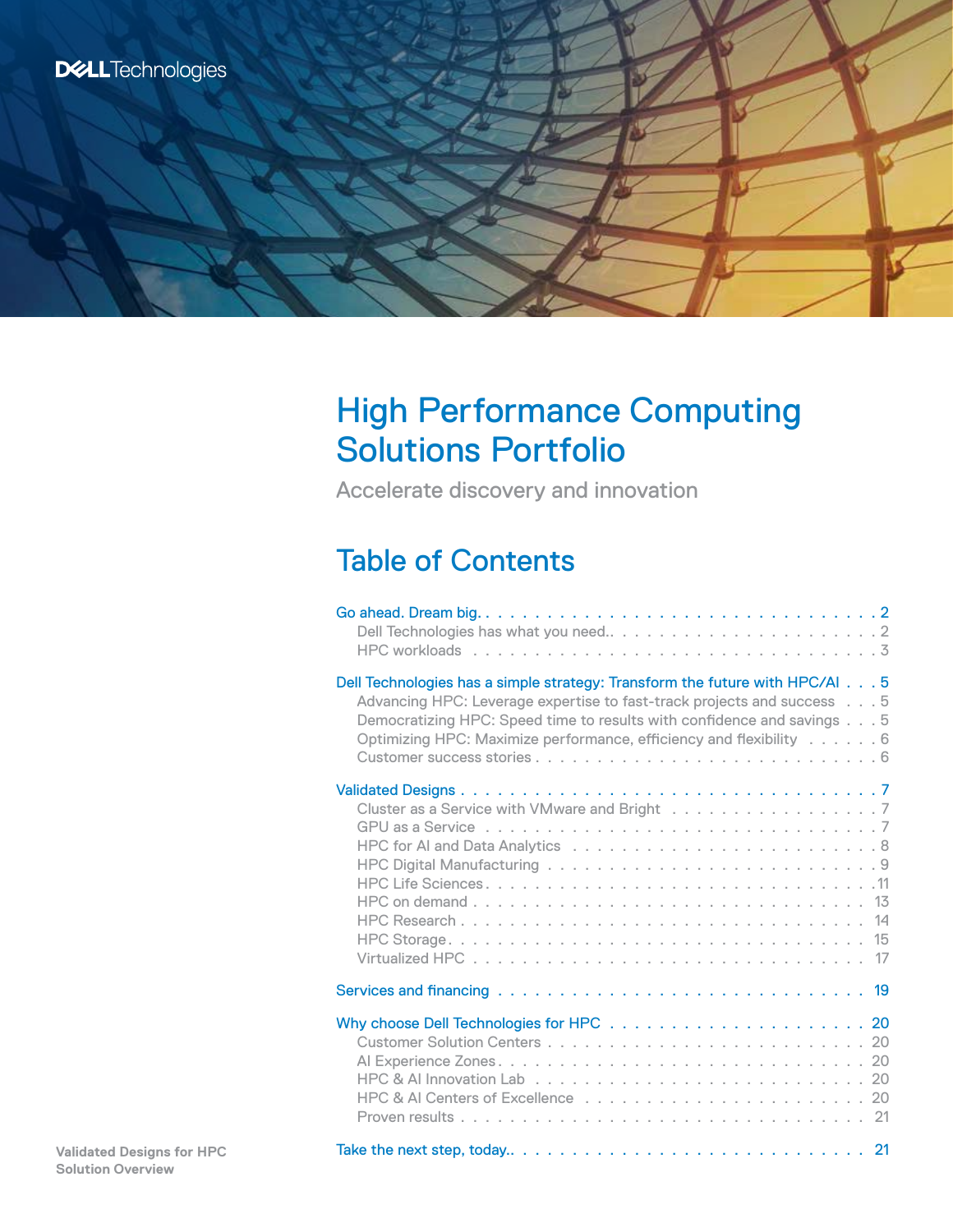# <span id="page-1-0"></span>**Go ahead. Dream big.**

Discovery and innovation have always started with great minds dreaming big. With the help of increasingly powerful and sophisticated technology, you're now empowered to dream even bigger.

High performance computing (HPC) has been a powerful tool for researchers and scientists for decades. But recent rapid advancements in processing power and connectivity, combined with massive new sources of real-time information, are fueling the next industrial revolution, and the next quantum leap in human progress.

That's because, as it becomes more accessible, HPC is enabling adoption of artificial intelligence (AI) and advanced analytics in multiple industries across a variety of use cases. This convergence of HPC, AI and analytics creates more opportunities to break new ground, make important discoveries and solve some of the most important challenges of our time.

Dell Technologies is helping expand the boundaries of this exciting new frontier with scalable, flexible solutions designed to help you solve complex problems faster than ever. In fact, we're one of the only companies in the world with a portfolio for HPC, AI and analytics that spans workstations, servers, networking, storage, rack systems and services. In addition, Dell Technologies HPC experts are active innovators and collaborators in the worldwide technical community dedicated to advancing HPC. Our goal is to enable more organizations like yours to leverage HPC to do what you do best — change the world.

# **Dell HPC Solutions**

Millions of data points

collected and processed<sup>1</sup>

390X increase

in productivity<sup>1</sup>

# Dell Technologies has what you need.

#### **Expertise and guidance**

Technology is evolving quickly, so your team may not have the resources to design, deploy and manage solution stacks optimized for HPC. While HPC might seem like the latest IT trend, Dell Technologies has been a leader in the advanced computing space for over a decade, with proven products, solutions and expertise. Dell Technologies has a team of HPC, AI and analytics experts dedicated to staying on the cutting edge, testing new technologies and tuning solutions to your applications to help you keep pace with this constantly evolving landscape.

## **Dell Validated Designs for HPC**

The advantage in today's marketplace goes to the data‑driven enterprise. For many organizations, HPC is — or is becoming — an important source of competitive advantage. An optimized HPC solution delivers the compute, throughput and capacity needed to manage the rapid data growth and increased workload demands presented by advanced analytics and other enterprise workloads. Dell Validated Designs for HPC speed time to results with the confidence of engineering-tested systems while saving valuable time and resources.

#### **Solutions customized for your environment**

Dell Technologies uniquely provides an extensive portfolio of technologies to deliver the advanced computing solutions that underpin successful HPC, AI and analytics implementations. With years of experience and an ecosystem of curated technology and service partners, Dell Technologies provides innovative solutions, workstations, servers, networking, storage and services that reduce complexity and enable you to capitalize on a universe of data.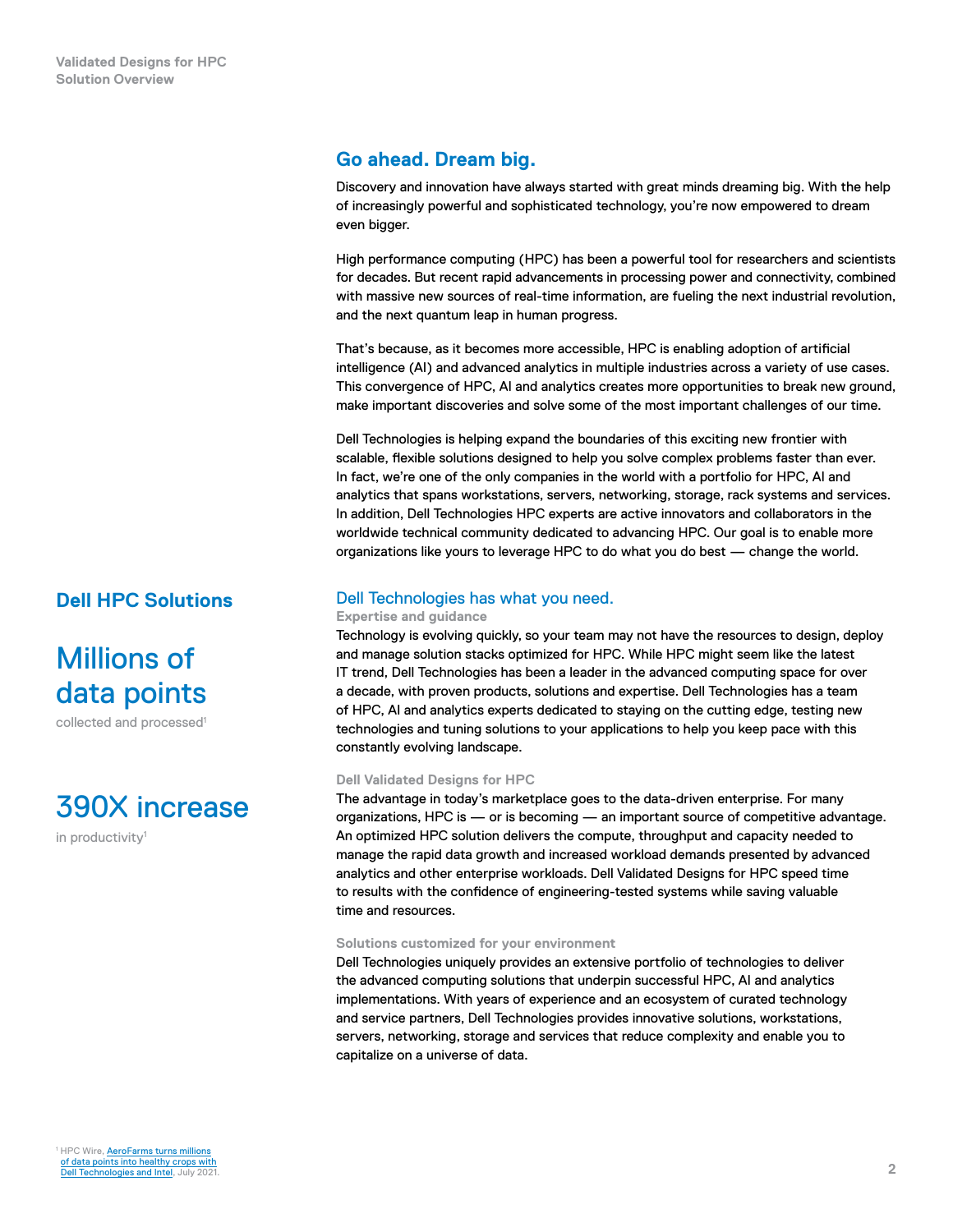<span id="page-2-0"></span>**Validated Designs for HPC Solution Overview**

"We're changing how we connect devices, how we connect biological systems, and really how we connect people."

> — April Agee Carroll, Vice President of R&D, AeroFarms<sup>2</sup>

# HPC workloads

How does your organization plan to leverage HPC? Dell Technologies has the proven expertise in assisting with building, deploying and supporting workload-optimized HPC solutions. The following are just a few examples.

#### **Research**

HPC helps researchers move quickly from raw data to actionable insights. There are a wide range of use cases for research HPC. Some of the more common ones include:

- **Genomics** Get the compute power necessary to solve the mystery of the human genome.
- **Instrumentation** Speed medical breakthroughs enabled by instruments such as cryo-electron microscopy (cryo-EM).
- **Molecular dynamics / quantum physics** Simulate the behavior of atoms and molecules.
- **Astronomy** Analyze data from large telescopes such as the Large Synoptic Survey Telescope (LSST), the Cherenkov Telescope Array (CTA) and the Square Kilometre Array (SKA).
- **Climate and weather modeling** Model vast amounts of data to improve the accuracy of predictions around the formation, intensity and movement of weather systems.
- **Geosciences** Identify patterns in geological data to predict and model vast systems with very high accuracy.

#### **Life sciences**

The computing power of HPC is the key to using medical data to save lives and protect health — better, faster and with lower costs. Use cases for life sciences organizations include:

- **Healthcare research** Speed and improve research outcomes including genomics, proteomics, bioinformatics, cryo-EM and neuroscience.
- **Pharmaceutical** Transform the process of drug development by speeding processes such as drug discovery, computational chemistry and molecular dynamics, precision medicine and clinical trials.
- **Healthcare providers** Identify disease sooner and treat it more effectively and efficiently using HPC in such areas as oncology, alerts and diagnostics, medical imaging, hospital workflows, clinical decision support and personalized medicine.
- **Government** Protect population health with advanced epidemiology and protect government resources with enhanced fraud‑detection capabilities.

## **Digital manufacturing**

Manufacturers use HPC to power the specialized software that helps create innovative products and grow share and revenue while cutting costs and improving quality. Typical workloads include:

- **Structural analysis** Increase computational efficiency, so users can complete more analyses in less time with fewer errors.
- **Computational fluid dynamics (CFD)** Use simulations to predict fluid behavior faster and more accurately to help keep to tight development schedules.
- **Noise, vibration and harshness (NVH)** Identify and reduce NVH prior to prototyping to save time and costs. Al-enhanced NVH can also be embedded in products, leveraging Internet of Things (IoT) to help warn of impending failures.
- **Virtual desktop infrastructure (VDI)** Supercharge engineering productivity with powerful HPC systems that can be used to support remote visualization for multiple users on a single, virtualized server running a variety of computer-aided engineering (CAE) applications.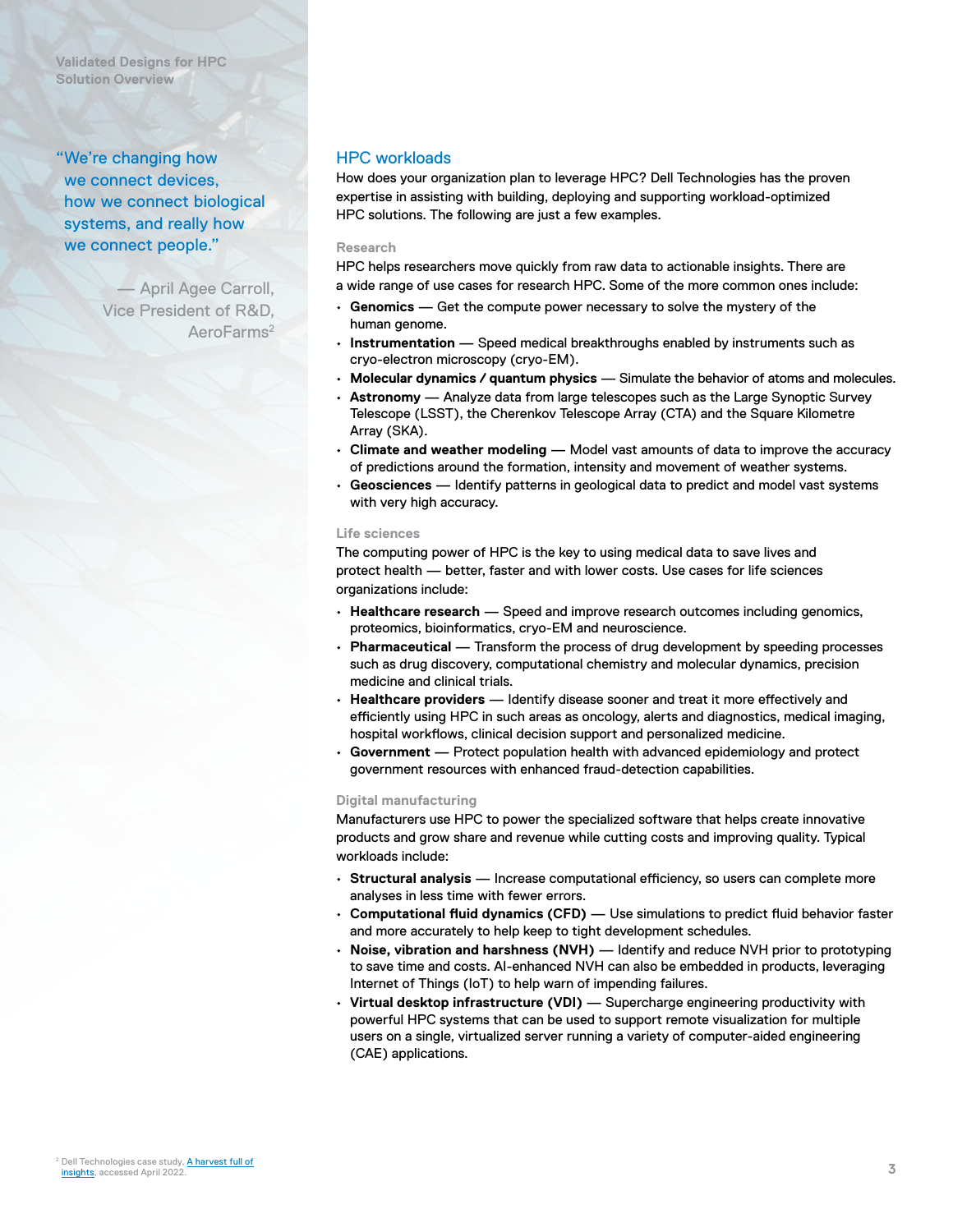"In the future, we believe data will guide every medical decision. That's why technology will be key for every healthcare company."

> — Kiyotaka Fujii, President of Global Healthcare, Konica Minolta3

#### **Oil and gas**

Energy companies rely heavily on advanced computational techniques to gain a clearer picture of the earth, enabling targeted drilling, reduced acquisition costs and lower environmental impact. Typical workloads include:

- **Data processing** Remove noise from raw data coming in from well logs, seismic, gravity and magnetic surveys to produce more accurate images and earth models.
- **Reservoir modeling and simulation** Convert data into 3D models of the subsurface using complex algorithms highly tuned for the most sophisticated computer hardware.
- **Seismic processing and interpretation** Make more informed drilling decisions by converting hundreds of terabytes of raw data into useful subsurface models.
- **Computational chemistry** Reduce and manage subsurface uncertainty by enabling hyper-predictive models for identifying chemical compounds.
- **Product optimization** Avoid wasted resources by better predicting where and how to drill to maximize value.

#### **Financial services**

Both established financial services groups and financial technology (fintech) upstarts are seeking to capitalize on new technologies to improve returns and attract and retain more customers in a competitive global marketplace. Use cases include:

- **Algorithmic and high-frequency trading (HFT)** Get instant, actionable insights to optimize trades.
- **Risk analysis including Monte Carlo simulations** Monitor and evaluate thousands of risk factors.
- **Pricing** Set optimal pricing for a variety of financial products, calibrating in real time.
- **Fraud protection** Use algorithms to detect suspicious behavior and anomalies in real time.

## **Media and entertainment**

Multiple aspects of this industry have taken a huge leap forward with the power of HPC. Common workloads include:

- **Visual effects (VFX) and computer‑generated imagery (CGI)** Create more realistic effects, faster by speeding image modeling, animation and editing.
- **Immersive entertainment** Enhance virtual reality (VR) and augmented reality (AR) and gaming with the power for a new generation of immersive experiences.
- **Content management and delivery** Save time and costs using HPC power to transcode massive amounts of streaming media in real time, and push it out to millions of consumers on the devices of their choice.

#### **Government**

Use cases for federal, state and local government include:

- **Monitoring and safety** Transform public safety by identifying incidents and alerting the authorities.
- **Cybersecurity** Protect networks, computers, software and data from unauthorized access.
- **Emergency management** —Prioritize emergency calls and recommend responses based on multiple factors such as caller sentiment analysis, location, proximity to other callers and outcomes from similar calls.
- **Military and defense** Advance military power and preparedness.
- **Weather modeling** Protect people and property with more accurate weather and climate predictions.
- **Public health** Predict and respond more quickly to public health crises.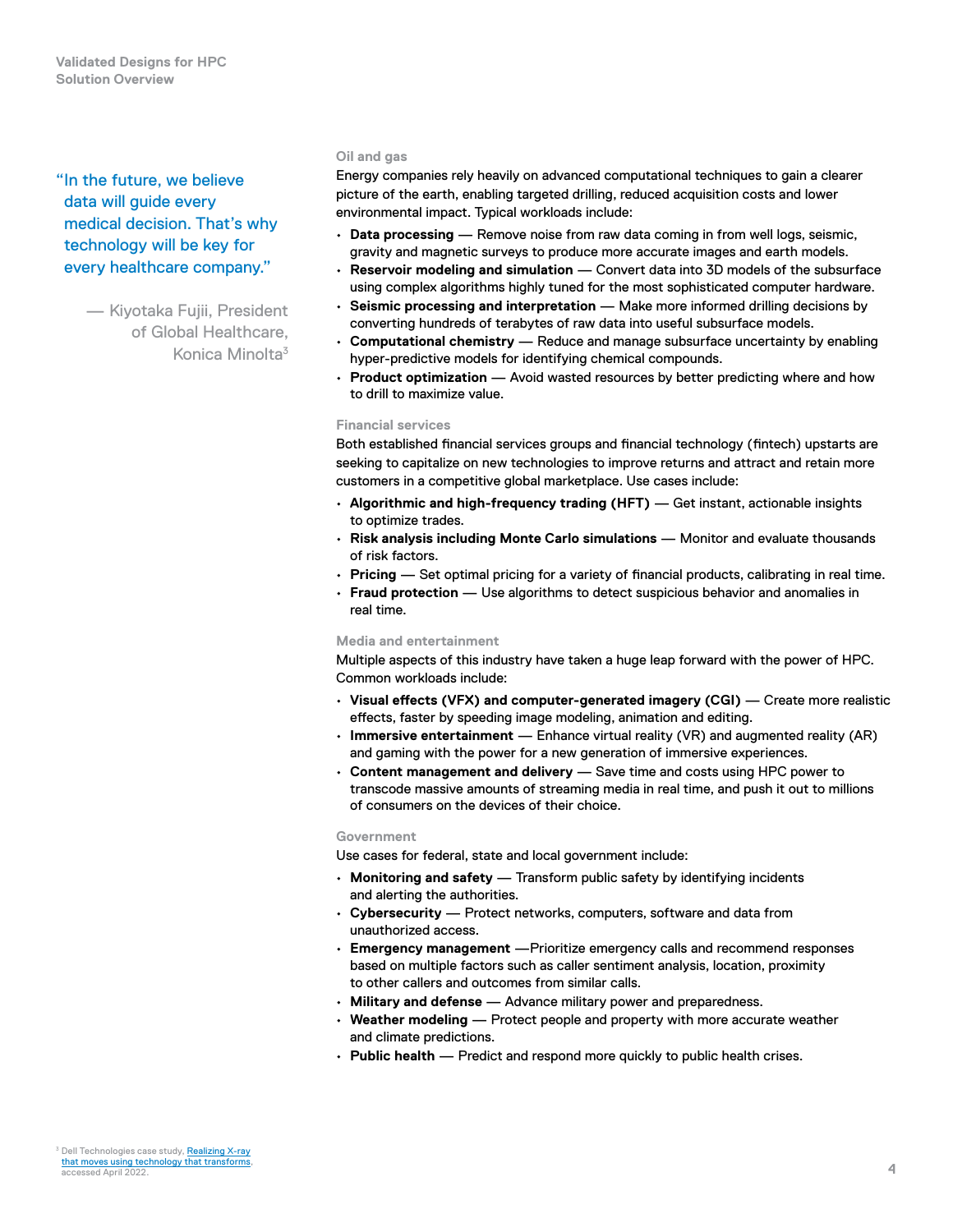"Using Dell PowerEdge servers, we are able to increase our platform capacity in a matter of weeks versus a matter of months."

> — Jun Chen, Senior Vice President of Technology Services,  $Epsilon<sup>7</sup>$

<sup>4</sup> Dell Technologies, [Key Facts,](https://www.dellemc.com/en-us/collaterals/unauth/offering-overview-documents/solutions/key_facts_about_dell_technologies.pdf) March 2022.

<sup>5</sup> Dell Technologies, <u>Accelerate Discovery</u><br>En<u>novation with HPC,</u> accessed<br>April 2022.

<sup>6</sup> Dell Technologies case study, Al startup [ZIFF.ai revs up its business,](http://www.delltechnologies.com/en-us/video-collateral/demos/microsites/mediaplayer-video/2018/ai-startup-ziff-ai-revs-up-its-business-with-dell-emc.htm#) access April 2022

<sup>7</sup> Dell Technologies case study, <mark>Epsilon</mark>, accessed April 2022.

# <span id="page-4-0"></span>**Dell Technologies has a simple strategy: Transform the future with HPC/AI**

Dell Technologies is committed to democratizing, optimizing and advancing HPC and AI to help our customers shape the future. The key pillars of our HPC and AI strategy are focused on making this transformative technology approachable and available to a much larger audience than ever before. Dell Technologies starts by offering a broad portfolio of innovative technologies, optimizing key parts for HPC and AI, and wrapping it all with deep expertise, industry partnerships and the services that lead to successful HPC and AI implementations.

## **> Challenge: "Deploying HPC resources takes too long and doesn't always provide the results we expected."**

Properly deploying and tuning an HPC cluster can be a specialized, error-prone task that requires a significant investment of time and resources. In more traditional HPC settings, researchers often have to deploy their own clusters, which may not be their core competency. For organizations that are relatively new to HPC, hiring specialists can be a challenge because shortages make them both hard to find and expensive to add to the payroll. In both cases, the process for selecting, procuring and deploying HPC clusters can take weeks or months. If the system isn't configured properly for the target workloads, performance may not be as expected. And HPC is a rapidly evolving discipline, so it can be hard to keep up with the latest advancements.

# Advancing HPC: Leverage expertise to fast-track projects and success

Dell Technologies has the expertise, innovation and strategic partnerships to help you advance the state of the art for HPC, from the workgroup to the TOP500. Our field team of dedicated HPC experts are active members in the HPC community, helping us stay at the head of the curve for HPC innovation. We invite customers to collaborate with our worldwide Customer Solution Centers, Dell Technologies HPC & AI Innovation Lab dedicated to cutting‑edge research and development (R&D) — and/or with one of our many global Dell Technologies HPC & AI Centers of Excellence.

Our experts will work with you to design, test and tune solutions, with a deep understanding of optimal system design to help enhance performance for your specific workloads. And we keep an eye on the future, obtaining 2,053 patents last year, for a total of 26,189 patents.<sup>4</sup>

**> Challenge: "We want to get started with or expand HPC, but we don't have the in‑house resources."**

HPC has the potential to add value for your organization on the path to AI automation. That's why organizations across a wide spectrum of sizes and industries are starting to explore HPC — expanding HPC's impact well beyond typical research, life sciences and manufacturing applications. But the complexity of designing, deploying and managing an HPC system can be daunting, especially for small and medium enterprises.

# Democratizing HPC: Speed time to results with confidence and savings

Dell Technologies is working to democratize access to HPC, enabling small and medium enterprises to accelerate adoption with our Validated Designs for HPC. These domain‑specific configurations are designed, validated and tuned by HPC engineers and workload/application experts. The result is industry-standard IT modular building blocks that offer simplified design, configuration and ordering in hours instead of weeks, with a single point of contact available for services. Validated Designs for HPC have been shown to provide 15X acceleration in value recognition, $5$  18-20% faster deployment, $5$  and can be up and running in as little as one hour.<sup>6</sup>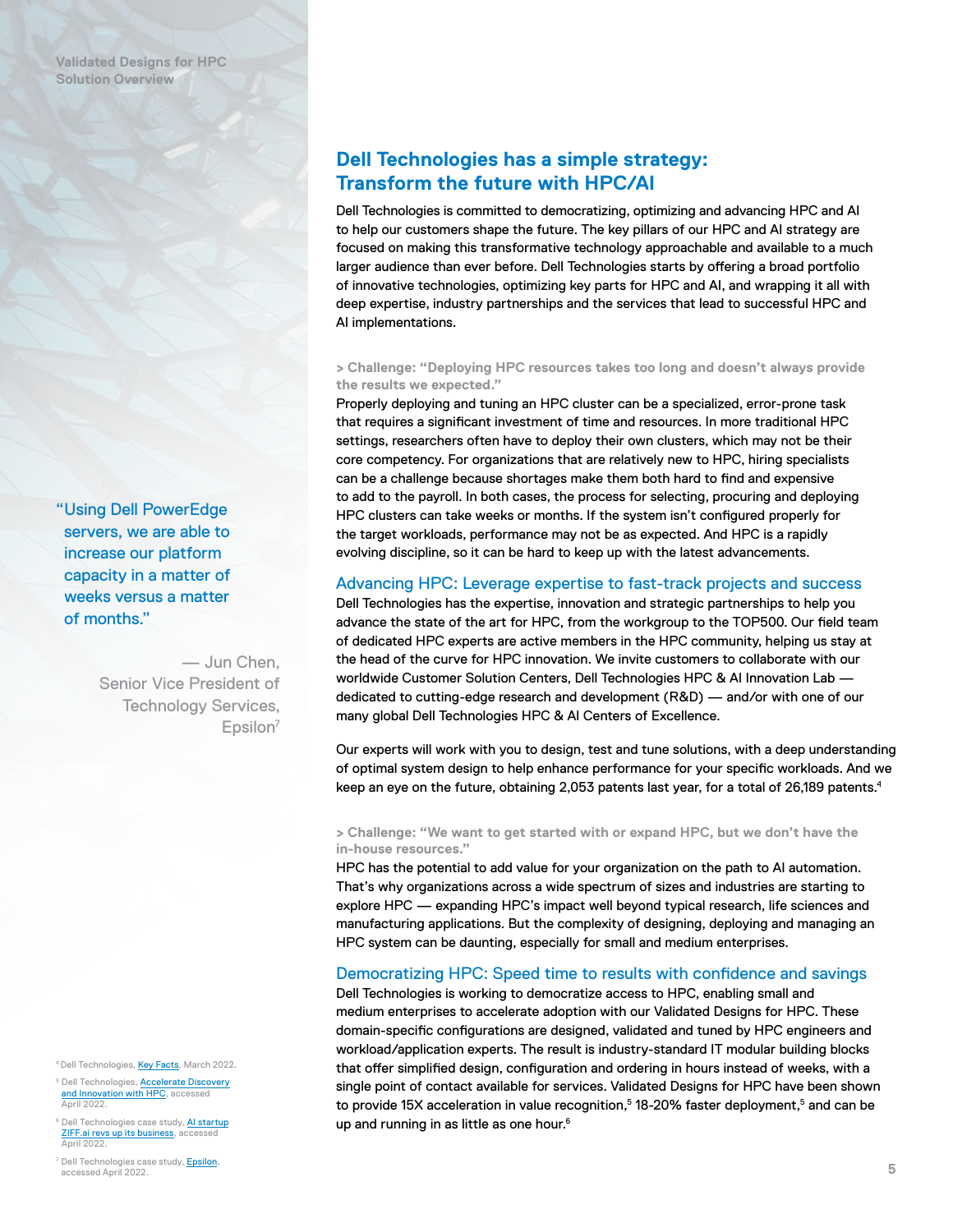#### **> Challenge: "We need to show value from our HPC investments."**

Researchers and lines of business alike need to show how IT is driving value. Total cost of ownership (TCO) is an important element of the return on investment (ROI) equation. Keeping TCO low starts with cost-optimized solutions for lower capital expense (CapEx). Management simplicity can help keep operational expenses (OpEx) lower over the life of the solution. And systems that are ready for hybrid cloud help future‑proof investments. In addition, a single point of contact for support can streamline ordering and help avoid costly downtime.

## Optimizing HPC: Maximize performance, efficiency and flexibility

Our robust portfolio of products and services is optimized for HPC, providing performance and efficiency from a company invested in your future. Dell Technologies is proud to power 16 of the TOP500® supercomputers $^8$  and provide solutions for a range of HPC needs. Our price‑performance‑optimized portfolio includes workstations, servers, networking and storage. Management and orchestration capabilities maximize utilization, including hybrid cloud, with innovations that make it possible to process gigabytes of data per hour.<sup>9</sup> Plus, you can opt for a wide selection of services: consulting, education, deployment, managed services, support, and financing, with 35,000 full-time service experts available to assist you worldwide.4

## Customer success stories

**Translational Genomics Research Institute (TGen®)**

| 7-8 hours                                   | <b>12 trillion</b>    | 1 million           |
|---------------------------------------------|-----------------------|---------------------|
| instead of two weeks<br>to process a genome | operations per second | CPU hours per month |

Read the case study: Groundbreaking research with life-changing results.

**Arizona State University**

| 8 million                | 1,300                   | 14,000    |
|--------------------------|-------------------------|-----------|
| core CPU hours per month | distinct users annually | CPU cores |

Read the case study: [Accelerating scientific research with high performance computing](http://www.delltechnologies.com/asset/en-us/products/ready-solutions/customer-stories-case-studies/dell-asu-case-study.pdf).

**AeroFarms®**

| <b>Millions</b> | 390X more         | 95% less           |
|-----------------|-------------------|--------------------|
| of data points  | productivity than | water used for the |
| collected, 24/7 | a commercial farm | same crop yield    |

Read the case study: [A harvest full of insights.](https://www.delltechnologies.com/en-us/customer-stories/aerofarms.htm)

- The [Cineca Human Brain Project](https://www.delltechnologies.com/asset/en-us/products/ready-solutions/customer-stories-case-studies/dell-cineca-case-study.pdf) uses HPC to understand the mechanisms behind cognition, learning and plasticity.
- [Konica Minolta®](https://www.delltechnologies.com/en-us/case-studies-customer-stories/konica-minolta-oem.htm#scroll=off&collapse) integrates Internet of Things (IoT), AI and ML to process up to 300 medical images in a single scan and animate them in minutes.
- OTTO Motors<sup>®</sup> uses AI to process gigabytes of data per hour.
- [Cambridge University](https://www.delltechnologies.com/en-us/solutions/high-performance-computing/index.htm#scroll=off&video-overlay=6005312693001) delivers HPC and analytics services to over 1,000 staff across the university. Read more [customer stories.](https://dell.com/customerstories)

<span id="page-5-0"></span>"Our partnership with Dell Technologies has been a cornerstone to a lot of work that we've done, and has enabled TGen to stay ahead of the pack, and be a leader in precision medicine."

> — James Lowey, Chief Information Officer, TGen<sup>10</sup>

8 TOP500, [The List](https://www.top500.org/lists/top500/2021/06/), June 2021.

<sup>9</sup> [OTTO Motors,](https://www.youtube.com/watch?v=1lyuhBJf6Gw) accessed April 2022.

<sup>10</sup> Dell Technologies case study, **Setting the** [pace of progress](https://www.delltechnologies.com/en-us/case-studies-customer-stories/tgen.htm#collapse), accessed April 2022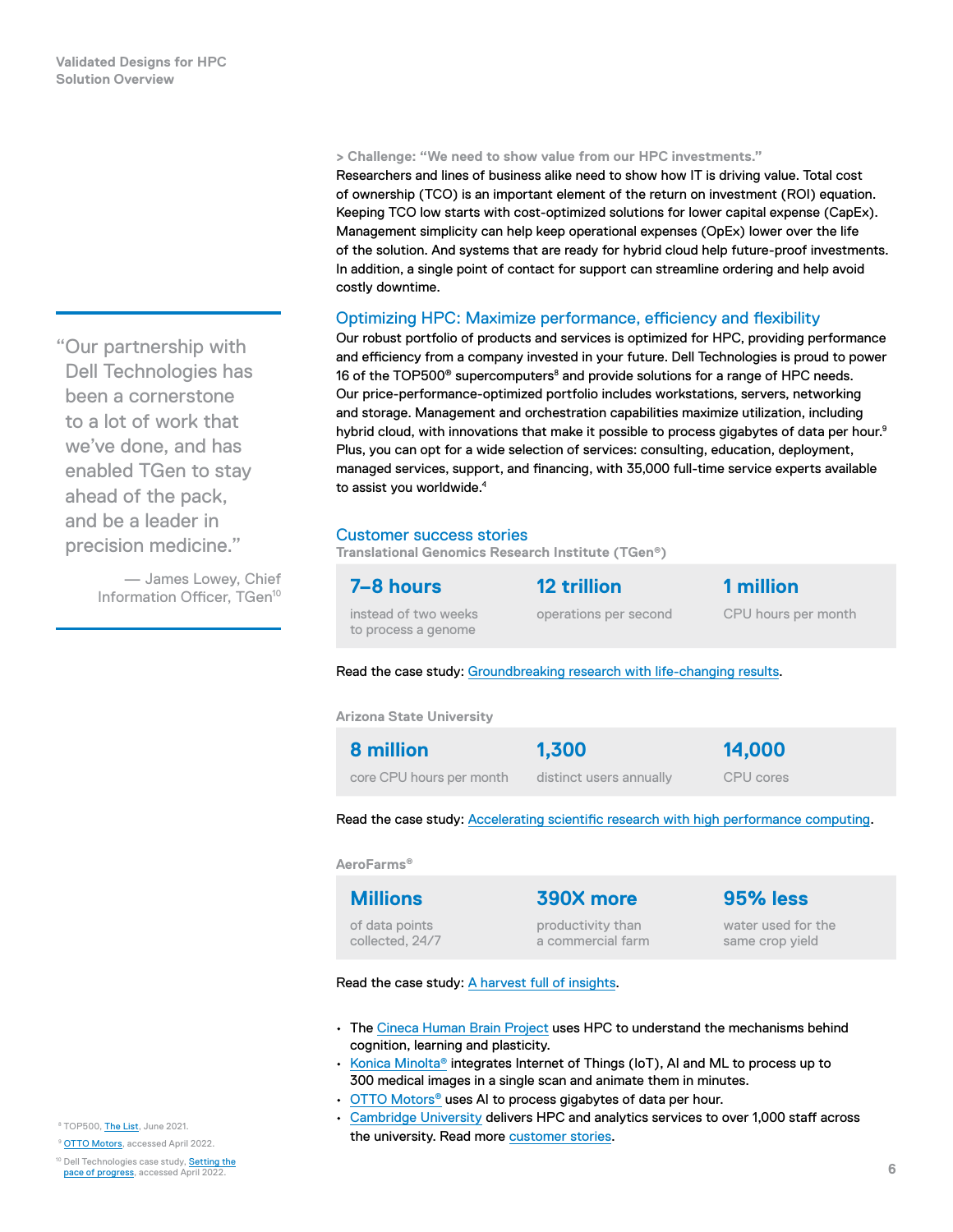# <span id="page-6-0"></span>**Validated Designs**

# Cluster as a Service with VMware and Bright

**Build and deploy clusters as a service with VMware vSphere and Bright Cluster Manager**

Running HPC on virtualized clusters can help answer the challenges of supporting new AI, ML and other data analytics workloads. Advances in VMware® vSphere® and CPU virtualization support have closed the performance gap with bare‑metal deployments and made virtual clusters built from virtual machines (VMs) and containers viable for a growing set of HPC applications. Bright Cluster Manager® simplifies building and managing heterogeneous virtualized clusters for HPC, AI/ML and analytics at enterprise scale. VMware and Bright Computing have validated this design to help you design and deploy VMware virtualized HPC clusters and offer them as a service to a variety of users.

- **Agility** Respond instantly to user demands, automatically reassigning resources based on policies. Enable quick provisioning of self serve resources for authorized users.
- **Simplicity** Automatically build a cluster from bare metal—setting up networking, user directories, security, DNS, and more. Even users without VMware experience can typically set up a cluster in just a few minutes.
- **Flexibility** Manage resources across on premises, cloud and edge environments.
- **Cost savings** Enhance utilization via virtualization while reducing administration and hardware costs and public cloud usage.

| <b>Configuration options</b>                  |                            |                 |                                              |  |  |  |  |
|-----------------------------------------------|----------------------------|-----------------|----------------------------------------------|--|--|--|--|
| <b>Dell</b>                                   | <b>Software</b>            |                 |                                              |  |  |  |  |
| <b>vSAN Ready Nodes</b>                       | Networking                 | <b>Storage</b>  |                                              |  |  |  |  |
| • Based on C6520 servers<br>(compute nodes)   | PowerSwitch S4048-ON 10Gbe | PowerScale H500 | • VMware Cloud Foundation™<br>• VMware ESXi™ |  |  |  |  |
| Based on R440 servers<br>(management cluster) |                            |                 | • VMware vSAN™<br>• VMware vCenter Server®   |  |  |  |  |

simplicity, flexibility and cost optimization.



# GPU as a Service

**The power, portability and simplicity required to make HPC and AI a reality** As HPC and AI become increasingly prevalent, forward-thinking organizations are looking for ways to streamline and simplify IT. This will enhance your ability to run traditional and advanced computing workloads side‑by‑side in a hybrid cloud model that provides

To help you take advantage of hybrid cloud for HPC and AI, Dell Technologies has created engineering‑validated designs that incorporate servers, networking and storage along with VMware Cloud Foundation and new advanced features included in VMware vSphere. Together they provide the power, portability and management simplicity required to make HPC and AI possible.

- **Power** Enables virtualizing accelerators on‑premises or in the cloud and gives developers self‑service access to acceleration.
- **Portability** Provides a consistent Kubernetes® containerized environment for porting applications across clouds.
- **Simplicity** Enables IT teams to run AI and other applications together in familiar VMware environments running on proven Dell PowerEdge servers, networking and storage.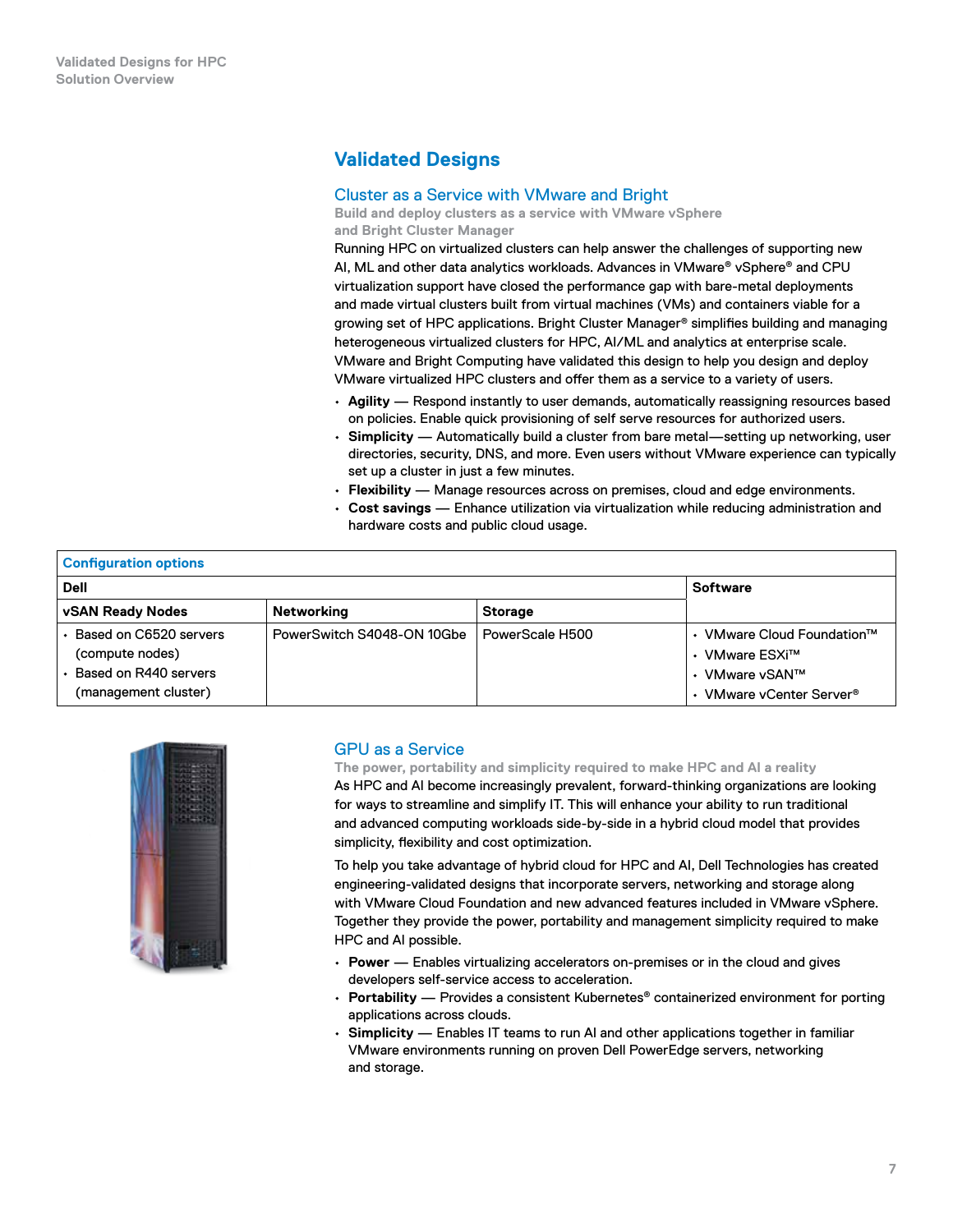<span id="page-7-0"></span>

| <b>Configuration options</b>                                         |                                |                   |                                                                                                                                                                                                                          |  |  |  |
|----------------------------------------------------------------------|--------------------------------|-------------------|--------------------------------------------------------------------------------------------------------------------------------------------------------------------------------------------------------------------------|--|--|--|
| <b>PowerEdge servers</b>                                             | <b>PowerSwitch networking</b>  | <b>Storage</b>    | <b>Software</b>                                                                                                                                                                                                          |  |  |  |
| Choice of:<br>R740xd or C4140 with NVIDIA<br>V100 or T4 accelerators | Choice of:<br>10, 25 or 100GbE | • PowerScale F800 | • VMware Cloud Foundation<br>with vSphere<br>• VMware NSX <sup>®</sup><br>• VMware Tanzu™ Kubernetes<br>Grid (TKG)<br>• NVIDIA <sup>®</sup> vCompute Server<br>• Automation with HashiCorp<br>Terraform vSphere Provider |  |  |  |



# Government HPC, AI and Data Analytics

**A unified system for high‑performance simulation, AI and high‑performance analytics** Converging HPC with AI and data analytics on a single system gives you the horsepower to reduce administrative burdens, better manage public health and safety, improve military systems and more to serve citizens more efficiently while freeing up employees for more complex tasks.

Essentially, the Validated Design for Government HPC, AI and Data Analytics can deliver the throughput and capacity to manage rapid data growth and increased workload demands, so agencies can maximize the benefits for taxpayers.

- **Lower TCO** Purchase and operate a single environment instead of three separate ones.
- **Streamline and simplify** Build a single unified architecture that supports multiple AI, HPC and analytics workloads.
- **Increase opportunity** Use AI to augment traditional HPC workloads and vice versa while enabling new HPC, AI and analytics workloads.

| <b>Configuration options</b>  |                                                                   |                                                                                                  |                                                                                                                                  |                                                                               |                                                                                                                                                                                                                                                                                                                                                   |
|-------------------------------|-------------------------------------------------------------------|--------------------------------------------------------------------------------------------------|----------------------------------------------------------------------------------------------------------------------------------|-------------------------------------------------------------------------------|---------------------------------------------------------------------------------------------------------------------------------------------------------------------------------------------------------------------------------------------------------------------------------------------------------------------------------------------------|
| <b>Dell PowerEdge servers</b> |                                                                   | <b>Networking</b>                                                                                | <b>Storage</b>                                                                                                                   | <b>Software</b>                                                               |                                                                                                                                                                                                                                                                                                                                                   |
| <b>Management nodes</b>       | <b>Compute nodes</b>                                              | <b>Accelerators</b>                                                                              |                                                                                                                                  |                                                                               |                                                                                                                                                                                                                                                                                                                                                   |
| R7525, R750,<br>R6525, R650   | XE8545, R7525,<br>R6525, C6525,<br>R750xa, R7525,<br>C6520, C6525 | • NVIDIA A100, A10<br>or T4<br>• AMD <sup>®</sup> Instinct™<br>Mi100<br>$\cdot$ Intel® PAC FPGAs | • PowerSwitch<br><b>N3248TE-ON</b><br>Ethernet<br>$\cdot$ NVIDIA <sup>®</sup><br><b>QM8700 HDR100</b><br>InfiniBand <sup>®</sup> | • PowerScale F800<br>$\cdot$ HPC NFS.<br>BeeGFS® or<br><b>PixStor Storage</b> | $\cdot$ Enterprise-<br><b>Bright Cluster</b><br>Manager and<br><b>Bright Cluster</b><br>Manager for<br>Data Science,<br>and Data Science<br>Laboratory<br>$\cdot$ Open source-<br>Cluster<br>management<br>tools, Data<br>Science<br>Laboratory, and<br>Omnia with<br>Ansible <sup>®</sup> playbooks<br>for Kubernetes<br>and Docker <sup>®</sup> |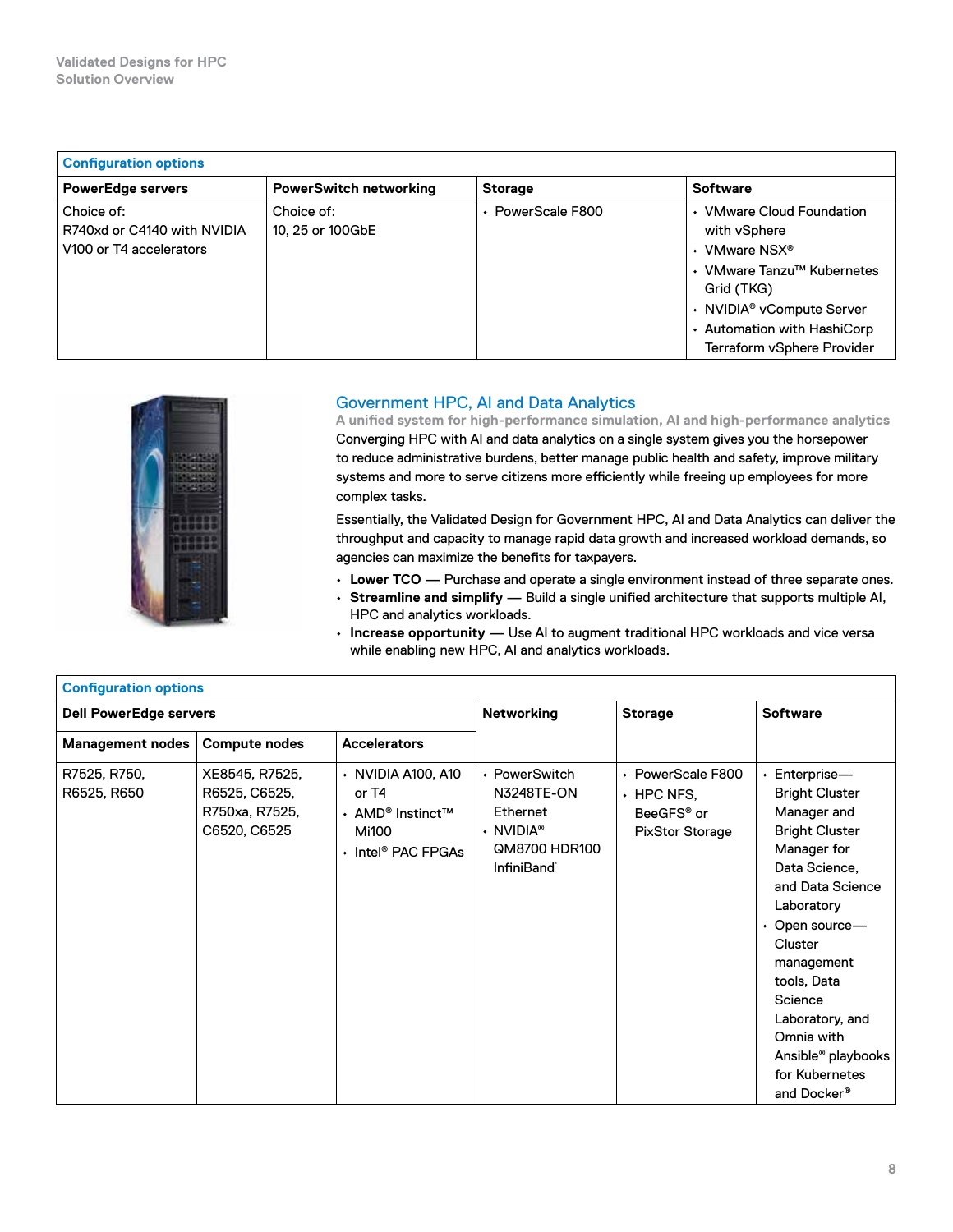"You want clinical results back as fast as possible, so physicians can make decisions in a more timely manner. You don't want to wait two to three weeks to do this. You want to do it in a much faster time period."

— James Lowey, Chief Information Officer, TGen11

<span id="page-8-0"></span>

# HPC Digital Manufacturing

**Tap into the power of HPC and AI to speed design workloads.**

The manufacturing sector already leads the way in applying advanced computing to power the engineering and design that help create innovative products and grow revenue while cutting costs. The mainstreaming of analytics and AI powered by HPC will revolutionize engineering to help manufacturers speed time to market with more innovative and higher quality products. And Dell Technologies is helping push the boundaries of performance with scalable, flexible solutions designed to help bring products to market faster.

- **Faster performance** Rigorously tuned for specific applications and workloads, with a focus on efficiency, performance and reliability.
- **Easier scaling** A flexible building-block approach helps you efficiently design, implement and scale HPC and AI solutions.
- **Reduced risk** One source for solution design, delivery and support.

| <b>Configuration options</b>                                                                                    |                                                                                   |                                                                                                 |                                                                                                      |  |  |  |  |
|-----------------------------------------------------------------------------------------------------------------|-----------------------------------------------------------------------------------|-------------------------------------------------------------------------------------------------|------------------------------------------------------------------------------------------------------|--|--|--|--|
| Dell PowerEdge servers                                                                                          | Networking                                                                        | <b>Storage options</b>                                                                          | <b>Software</b>                                                                                      |  |  |  |  |
| Choice of:<br>AMD EPYC™: R6525, R7525,<br>C6525<br>or<br>Intel Xeon <sup>®</sup> Scalable: R650,<br>R750, C6520 | Dell PowerSwitch S, N and Z<br>series Ethernet<br>and<br>NVIDIA QM8700 series HDR | • Validated Designs for HPC<br>NFS, BeeGFS, or PixStor<br>Storage<br>• PowerScale scale-out NAS | <b>Bright Cluster Manager or</b><br>OpenHPC™<br>• Red Hat <sup>®</sup> Enterprise Linux <sup>®</sup> |  |  |  |  |

## **Altair HyperWorks**

Speed computer-aided engineering (CAE) workloads.

HPC-powered analytics and AI are revolutionizing CAE, helping manufacturers speed time to market with higher-quality products. A Validated Design created specifically for Altair® HyperWorks® software enhances performance for CAE workloads ranging from model-based systems design and early geometry ideation to detailed multiphysics simulation and optimization.

| <b>Configuration options</b>     |                                          |                        |                                                                                              |                                                                                                                        |                                                     |
|----------------------------------|------------------------------------------|------------------------|----------------------------------------------------------------------------------------------|------------------------------------------------------------------------------------------------------------------------|-----------------------------------------------------|
| <b>Dell PowerEdge servers</b>    |                                          | Networking             | <b>Storage</b>                                                                               | <b>Software</b>                                                                                                        |                                                     |
| <b>Infrastructure</b><br>servers | <b>Compute building</b><br><b>blocks</b> | Operational<br>storage |                                                                                              |                                                                                                                        |                                                     |
| R650                             | R650, R750 or<br>C6520                   | R740xd                 | • PowerSwitch<br>$\cdot$ N3248TE-ON<br>Ethernet<br>· NVIDIA® QM8790<br><b>HDR InfiniBand</b> | • PowerScale A200<br>scale-out NAS or<br>Validated Design<br>for HPC BeeGFS<br>High Performance,<br>or PixStor Storage | • Altair HyperWorks<br>· Altair PBS<br>Professional |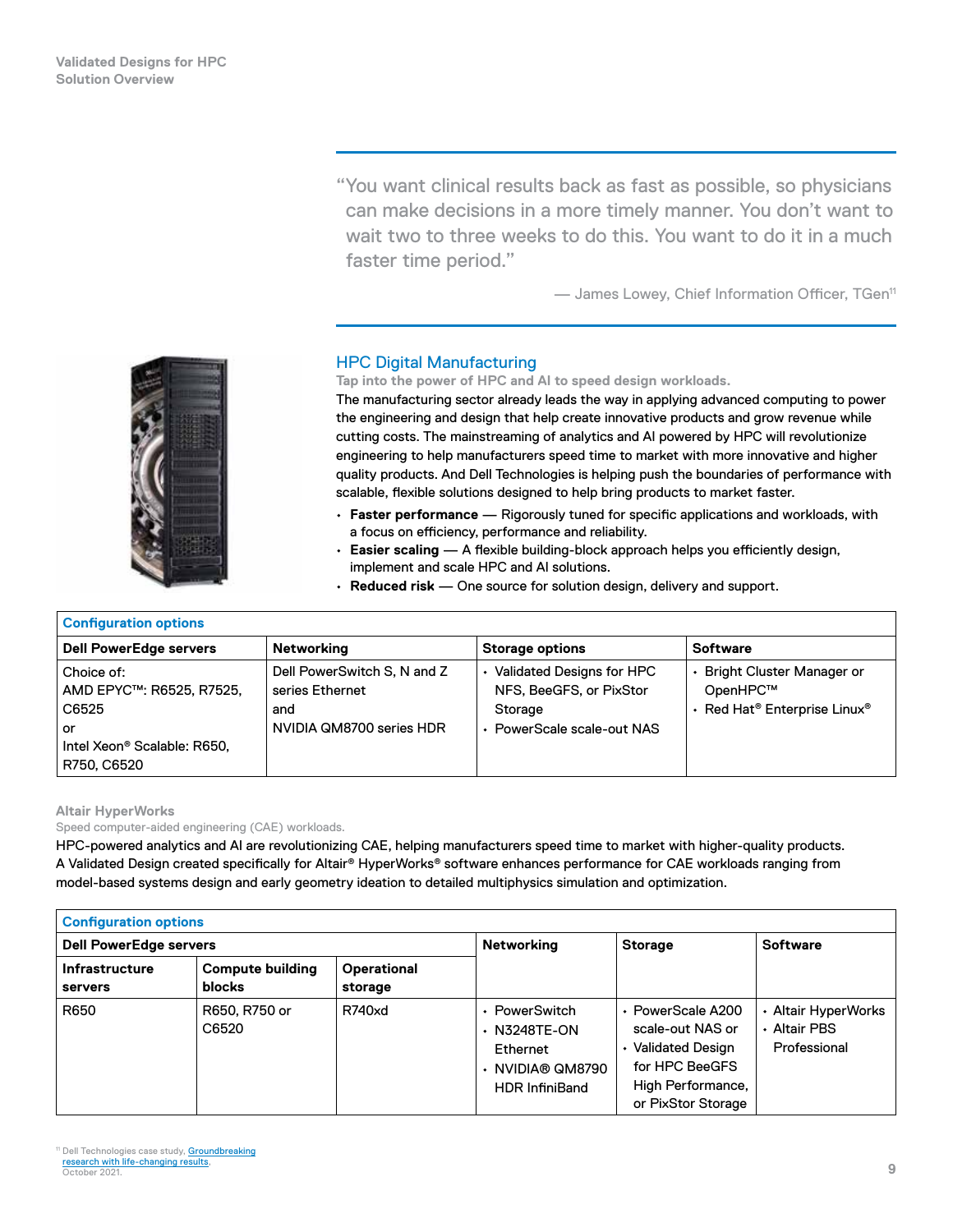#### **ANSYS**

#### Speed CFD simulations and finite element analysis workloads.

Many manufacturers use ANSYS® software for CFD simulations and finite element analysis (FEA) workloads. That's why Dell Technologies offers a Validated Design for ANSYS software, including ANSYS CFX®, Fluent® and Mechanical™. This solution was designed and configured specifically for ANSYS digital manufacturing workloads, to enhance performance for CFD and FEA applications that are critical for virtual product development.

| <b>Configuration options</b>     |                                              |                                                                                           |                                                                                                                                |                                                                                       |  |  |
|----------------------------------|----------------------------------------------|-------------------------------------------------------------------------------------------|--------------------------------------------------------------------------------------------------------------------------------|---------------------------------------------------------------------------------------|--|--|
| <b>Dell PowerEdge servers</b>    |                                              | <b>Networking</b>                                                                         | <b>Storage options</b>                                                                                                         | <b>Software</b>                                                                       |  |  |
| <b>Infrastructure</b><br>servers | <b>Compute building</b><br><b>blocks</b>     |                                                                                           |                                                                                                                                |                                                                                       |  |  |
| R650 or R6515                    | R650, R6525, R750,<br>R7525, C6520,<br>C6525 | Dell PowerSwitch<br>N3248TE-ON Ethernet<br>$\cdot$ NVIDIA QM8790 HDR<br><b>InfiniBand</b> | PowerScale A300 or F600<br>scale-out NAS<br>Validated Design for HPC<br>۰<br>BeeGFS High<br>Performance, or PixStor<br>Storage | $\cdot$ ANSYS CFX<br>• ANSYS Fluent<br>• ANSYS Mechanical<br>• Bright Cluster Manager |  |  |

## **LSTC LS‑DYNA**

## Speed FEA and simulation workloads.

Manufacturers in the automotive, aerospace, construction and other industries use LS‑DYNA® from Livermore Software Technology Corporation (LSTC) to perform complex FEA workloads. LS‑DYNA is a multi‑purpose explicit and implicit finite element and multiphysics application used to analyze the nonlinear response of structures. Any LS‑DYNA features can be combined for a given simulation to model a wide range of physical events. Its potential applications are numerous and can be tailored to many fields.

| <b>Configuration options</b>  |                                                  |                   |                                                                                                              |                              |                                          |  |
|-------------------------------|--------------------------------------------------|-------------------|--------------------------------------------------------------------------------------------------------------|------------------------------|------------------------------------------|--|
| <b>Dell PowerEdge servers</b> |                                                  | <b>Networking</b> | Operational<br><b>Storage</b>                                                                                | <b>Software</b>              |                                          |  |
| <b>Infrastructure</b>         | <b>Compute building</b><br><b>Basic building</b> |                   |                                                                                                              |                              |                                          |  |
| servers                       | <b>blocks</b>                                    | <b>blocks</b>     |                                                                                                              |                              |                                          |  |
| R640                          | R640 or C6420                                    | R840              | • Dell PowerSwitch<br>S3048-ON<br>$\cdot$ NVIDIA SB7890<br>36-port EDR<br><b>InfiniBand</b><br>(recommended) | • PowerEdge<br><b>R740xd</b> | • LS-DYNA<br>• Bright Cluster<br>Manager |  |

**Siemens Simcenter STAR‑CCM+**

Speed product design and simulation workloads.

Siemens® Simcenter™ STAR‑CCM+®, is CFD and multiphysics software for the simulation of products and designs operating under real‑world conditions. It's capable of capturing the physics that will influence product performance, enabling engineers to predict performance changes in response to multiple parametric design changes. It provides engineers with automated design exploration and optimization, allowing them to efficiently explore the entire design space instead of focusing on single‑point design scenarios. With decades of experience, Dell Technologies is helping digital manufacturers transform performance for Simcenter STAR‑CCM+ workloads.

| <b>Configuration options</b>  |                                      |                                                                                |                                                                                           |                                                       |  |  |
|-------------------------------|--------------------------------------|--------------------------------------------------------------------------------|-------------------------------------------------------------------------------------------|-------------------------------------------------------|--|--|
| <b>Dell PowerEdge servers</b> |                                      | Networking                                                                     | <b>Storage options</b>                                                                    | <b>Software</b>                                       |  |  |
| Infrastructure servers        | <b>Compute building blocks</b>       |                                                                                |                                                                                           |                                                       |  |  |
| R650 or R6515                 | R650, R750, C6520, R6525<br>or C6525 | Dell PowerSwitch<br>S3048-ON<br>$\cdot$ NVIDIA QM8790<br><b>HDR InfiniBand</b> | R740xd. R7515<br>PowerScale A200 or<br>Validated Design for<br><b>HPC PixStor Storage</b> | $\cdot$ STAR-CCM+<br><b>Bright Cluster</b><br>Manager |  |  |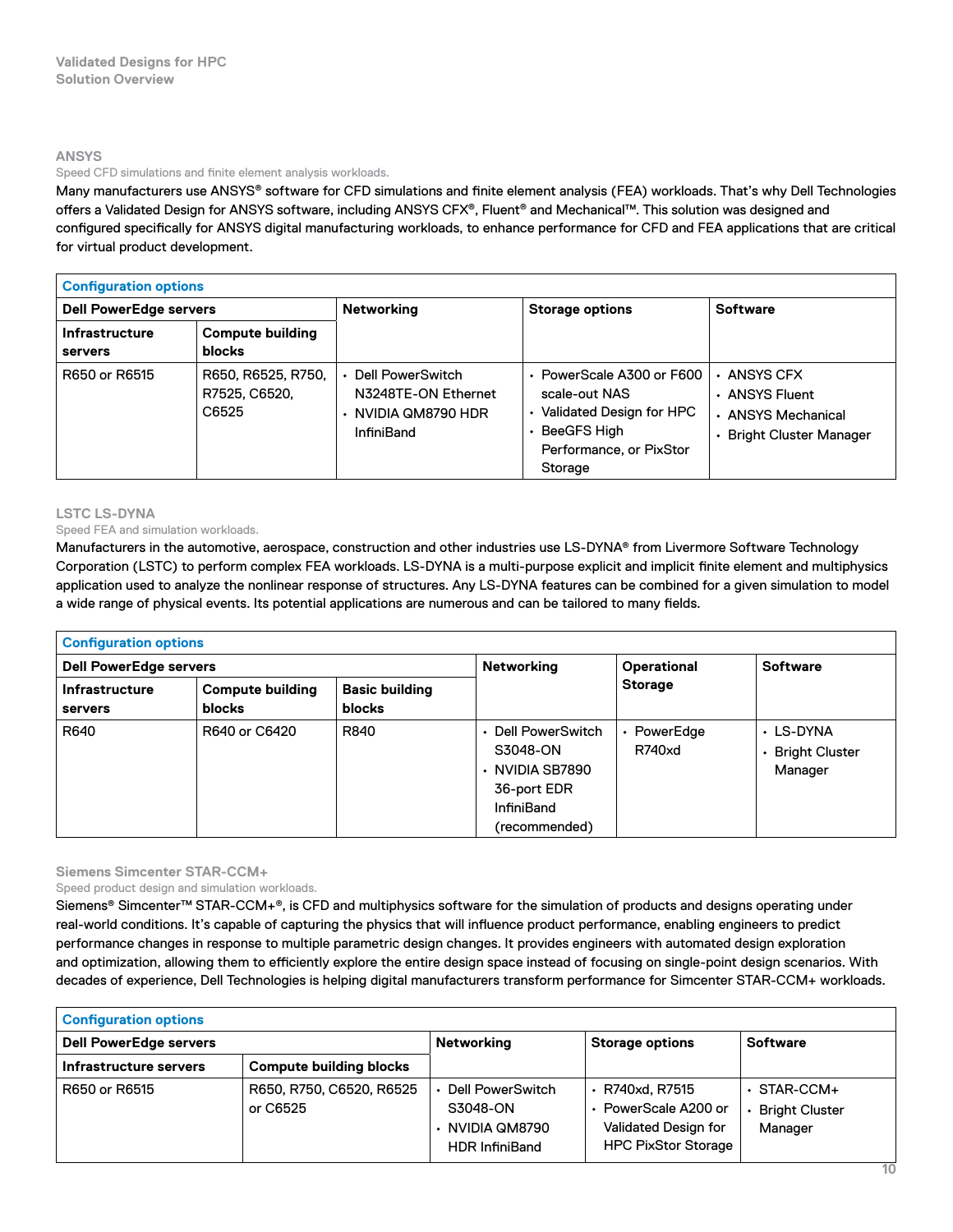# <span id="page-10-0"></span>**SIMULIA Abaqus**

# Speed FEA workloads.

Leveraging robust simulation software powered by HPC vastly reduces physical testing requirements for manufacturers, helping reduce product costs and enhance quality while speeding time to market. Because best-in-class manufacturers are taking advantage of Dassault Systèmes® SIMULIA® Abaqus® software to consolidate processes and tools and reduce costs and inefficiencies, Dell Technologies offers

a Validated Design for the Abaqus Unified FEA software suite. The combination offers powerful solutions for both routine and sophisticated engineering problems, covering a vast spectrum of industrial applications.

| <b>Configuration options</b>  |                                             |                                                                                    |                                                                                                                                                                                    |                                                         |
|-------------------------------|---------------------------------------------|------------------------------------------------------------------------------------|------------------------------------------------------------------------------------------------------------------------------------------------------------------------------------|---------------------------------------------------------|
| <b>Dell PowerEdge servers</b> |                                             | <b>Networking</b>                                                                  | <b>Storage options</b>                                                                                                                                                             | <b>Software</b>                                         |
| Infrastructure servers        | <b>Compute building blocks</b>              |                                                                                    |                                                                                                                                                                                    |                                                         |
| R650 or R6515                 | R650, R6525, R750, R7525,<br>C6520 or C6525 | • Dell PowerSwitch<br>N3248TE-ON<br>$\cdot$ NVIDIA QM8790<br><b>HDR</b> InfiniBand | · R740xd operational<br>• PowerScale A300.<br>F600<br><b>Validated Design</b><br>۰<br>for HPC BeeGFS<br>Storage High<br>Performance<br>configuration, or<br><b>PixStor Storage</b> | SIMULIA Abagus<br>۰<br><b>Bright Cluster</b><br>Manager |



# HPC Life Sciences

**Make breakthroughs faster.**

Amazing work is being done today in healthcare and the life sciences. For some projects, every hour closer to discovery and results can mean the difference between life and death. But organizations face many factors that may hinder discovery and cause inefficiencies. Dell Validated Designs for HPC Life Sciences can accelerate time to insight for a range of applications, including drug design, cancer research, agriculture, forensics, genomics and bioinformatics.

- **Faster time to production** Enables efficient planning, design and implementation.
- **Better performance** Recommended configurations facilitate achieving performance and reliability goals.
- **Easier scalability** Building‑block design makes it easy to manage and extend storage and networking on-premises so the solution can grow over time.

| <b>Configuration options</b>                                                                    |                     |                                                                                      |                                                                                                       |                                                                                              |
|-------------------------------------------------------------------------------------------------|---------------------|--------------------------------------------------------------------------------------|-------------------------------------------------------------------------------------------------------|----------------------------------------------------------------------------------------------|
| <b>Dell PowerEdge servers</b>                                                                   |                     | <b>Networking</b>                                                                    | <b>Storage</b>                                                                                        | <b>Software</b>                                                                              |
| <b>Compute nodes</b>                                                                            | <b>Accelerators</b> |                                                                                      |                                                                                                       |                                                                                              |
| Intel Xeon Scalable:<br>R650, R750, R750xa,<br>R950, C6520<br>AMD EPYC: R6525.<br>C6525, XE8545 | NVIDIA A100, A40    | Dell PowerSwitch S, N<br>and Z series Ethernet<br>and<br>NVIDIA QM8700<br>series HDR | <b>Validated Designs</b><br>for HPC NFS, BeeGFS,<br>or PixStor Storage<br>PowerScale<br>scale-out NAS | Choice of:<br><b>Bright Cluster Manager</b><br>or OpenHPC<br><b>Red Hat Enterprise Linux</b> |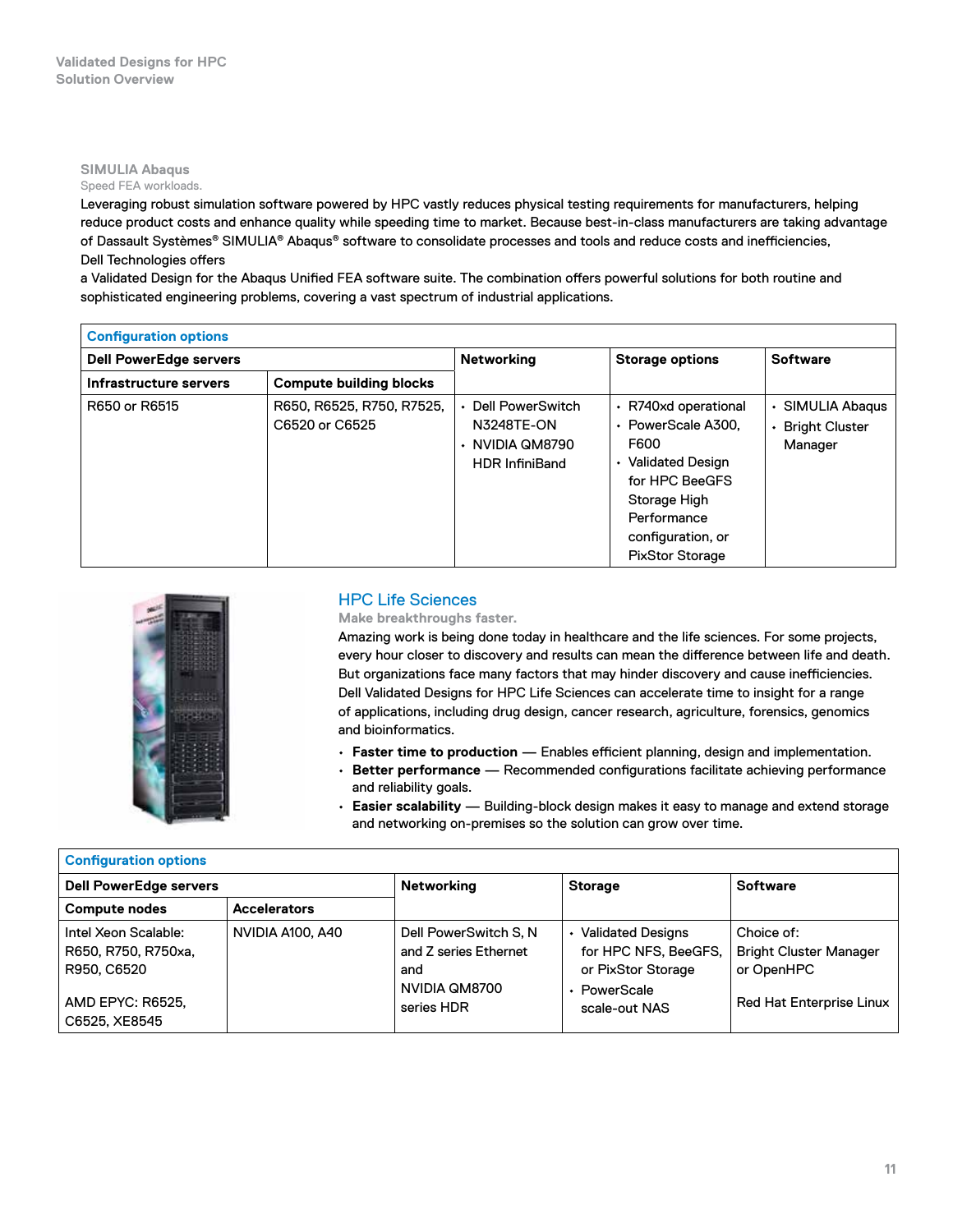## **Genomics with BioBuilds**

#### Sequence and assemble more genomes, faster.

Advanced computing technologies have rapidly transformed genomics, giving researchers the power to work with vast amounts of data. However, as the science advances, the amount of data increases as well. This necessitates continuing innovation to fuel the breakthroughs that help build our understanding of the human genome. The building blocks for Genomics with BioBuilds™ are optimized, tested and tuned for a variety of key genomics use cases, such as next‑generation sequencing (NGS) and de novo assembly.

| <b>Configuration options</b>   |                                                                                    |                                                                                        |                                                                                           |                                                                                                                                                   |
|--------------------------------|------------------------------------------------------------------------------------|----------------------------------------------------------------------------------------|-------------------------------------------------------------------------------------------|---------------------------------------------------------------------------------------------------------------------------------------------------|
| <b>PowerEdge servers</b>       |                                                                                    | <b>Networking</b>                                                                      | <b>Storage</b>                                                                            | <b>Software</b>                                                                                                                                   |
| <b>Infrastructure</b><br>nodes | <b>Compute nodes</b>                                                               |                                                                                        |                                                                                           |                                                                                                                                                   |
| R440<br>Login nodes: R640      | DNA sequencing:<br>C6400 enclosure<br>with 4x C6420<br>De novo assembly:<br>R740xd | Dell PowerSwitch<br>S3048-ON<br>• NVIDIA InfiniBand<br>QM8790 (HDR) or<br>SB7890 (EDR) | Validated Design for HPC<br><b>BeeGFS Storage</b><br>• PowerScale scale-out<br><b>NAS</b> | <b>Bright Cluster Manager</b><br>(recommended)<br>• BioBuilds (tested and<br>recommended)<br>· Red Hat Enterprise Linux<br>or CentOS <sup>®</sup> |

# **Genomics with NVIDIA Clara Parabricks**

## Accelerate secondary analysis for NGS.

Keeping up with the pace of genetics research requires the ability to handle large — and growing — data sets. The secondary analysis phase of NGS can take minutes or days depending on the available software, computing and storage resources. When you're talking about the difference between life and death, a few days can be too long to wait. Having the secondary analysis resources to keep pace with the rate of raw NGS data generation is critical for preventing analysis backlogs.

| <b>Configuration options</b>     |                                                                                                                          |                                      |                                                          |                                                                                        |
|----------------------------------|--------------------------------------------------------------------------------------------------------------------------|--------------------------------------|----------------------------------------------------------|----------------------------------------------------------------------------------------|
| <b>Dell</b>                      | <b>Software</b>                                                                                                          |                                      |                                                          |                                                                                        |
| <b>Infrastructure</b><br>compute | <b>GPU compute</b>                                                                                                       | <b>Networking</b>                    | <b>Storage options</b>                                   |                                                                                        |
| PowerEdge R650                   | • PowerEdge XE8545 with 4x<br>NVIDIA A100 GPUs SXM4<br>with NVLink™<br>$\cdot$ R7525 servers with 2x<br>NVIDIA A100 GPUS | ⋅ NVIDIA QM8790<br><b>InfiniBand</b> | <b>Validated Design for</b><br><b>HPC BeeGFS Storage</b> | • NVIDIA Clara™<br><b>Parabricks</b><br><b>Bright Cluster Manager</b><br>(recommended) |

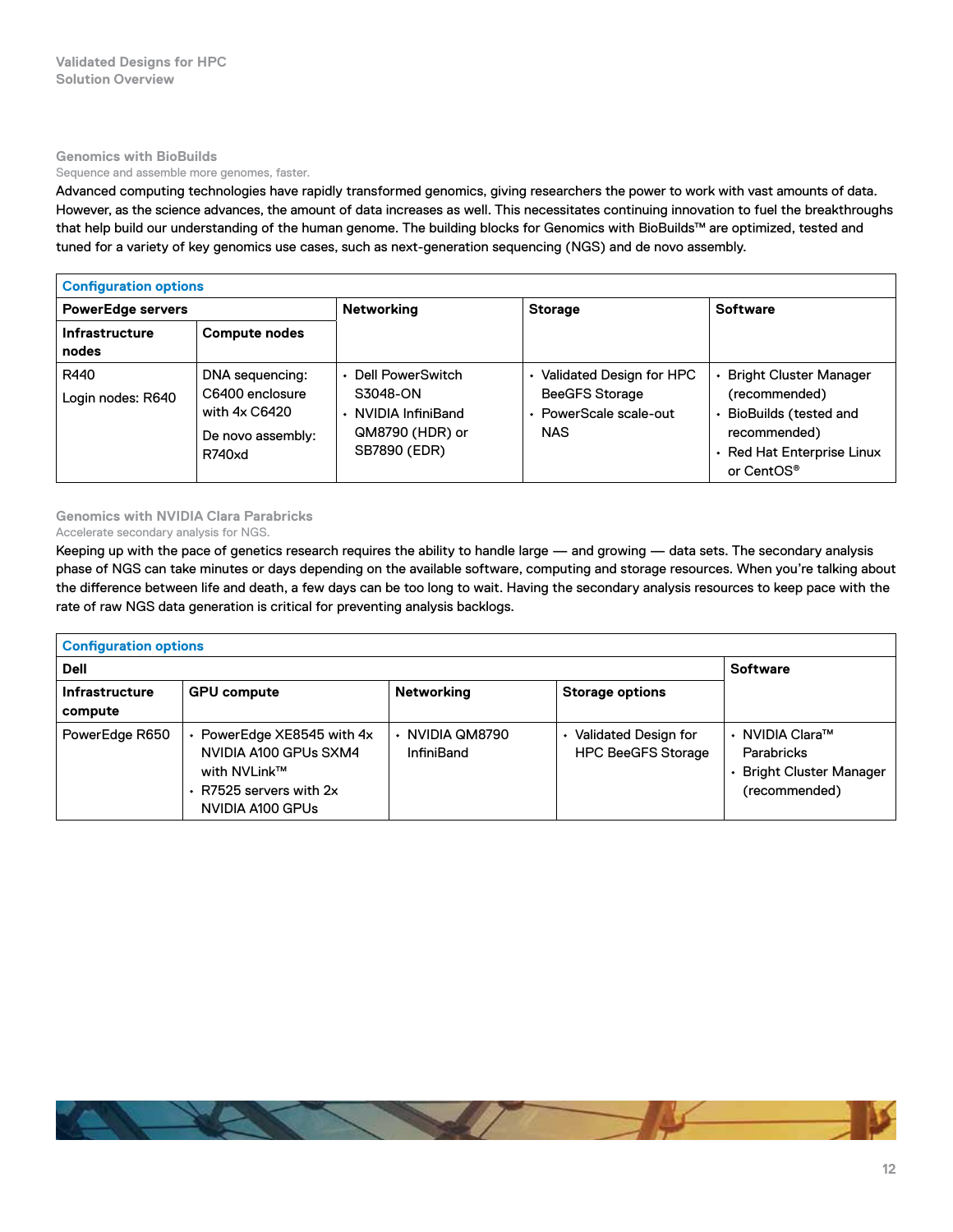#### <span id="page-12-0"></span>**Radiology Kubeflow implementation with One Convergence DKube**

Quickly build deep-learning platforms for detecting disease in X-rays with GPU clusters on-premises.

Radiology is a particularly good fit for deep learning (DL), since it combines visual data with complicated, hard-to-define outcomes. Dell Technologies and One Convergence have joined forces to provide integrated, scalable and cost-effective DL systems that combine the leadership family of Dell PowerEdge servers with the One Convergence® DKube™ cloud‑native machine learning operations (MLOps) solution. By joining forces, Dell Technologies and One Convergence simplify on-premises deployment of GPU clusters for detecting disease in X‑rays. The extensive Dell PowerEdge server portfolio can be paired with DKube to build a DL solution that meets your specific requirements and has been engineering‑validated in the HPC Validated Design for AI and Data Analytics.

| <b>Configuration options</b> |                                |                                                            |  |  |
|------------------------------|--------------------------------|------------------------------------------------------------|--|--|
| <b>Dell servers</b>          | Max server GPUs                | <b>Target workloads</b>                                    |  |  |
| PowerEdge T640               | 4x NVIDIA V100                 | VDI, ML/DL training and inferencing,<br>database/analytics |  |  |
| PowerEdge R740 / R7425       | 3x NVIDIA V100<br>6x NVIDIA T4 | VDI, ML/DL training and inferencing,<br>database/analytics |  |  |
| PowerEdge R940XA             | 4x NVIDIA V100                 | ML/DL training, database/analytics                         |  |  |
| <b>DSS 8440</b>              | 10x NVIDIA V100                | ML/DL training and inferencing                             |  |  |
| PowerEdge C4140              | 4x NVIDIA V100                 | ML/DL training, HPC                                        |  |  |

# HPC on demand

**Get on‑demand access to HPC/AI resources and technical expertise**

The use of HPC and AI is mainstreaming at a rapid pace. Every day, new types of organizations and users seek to use the power of HPC and AI to fuel innovation. However, many of these organizations lack the skills and budget to buy and build HPC clusters and manage them in house. Dell Technologies, VMware and R Systems® are helping you get the resources you need with scalable, flexible AI- and HPC-as-a-Service with white-glove managed services. The option to pay per use for these resources in the cloud makes advanced computing more accessible for more types of organizations.

- **Lower costs** No upfront hardware costs or egress fees and predictable billing.
- **Get to value faster** Design consultation shortens deployment and optimizes results.
- **Enhance performance** Purpose‑built environments are designed by experts using the latest generation of servers, storage, accelerators and interconnects.
- **Simplify operations** VMware Cloud Foundation enables admins to operate the hybrid environment with minimal additional training.
- **Leave the management to someone else** White glove managed services from R Systems remove guesswork, complexity and risks.

| <b>Configuration options</b> |                               |                               |                                |  |
|------------------------------|-------------------------------|-------------------------------|--------------------------------|--|
| Dell                         |                               |                               | <b>Software</b>                |  |
| <b>PowerEdge servers</b>     | <b>PowerSwitch networking</b> | <b>PowerScale storage</b>     |                                |  |
| Choice of versatile          | Choice of open networking     | Choice of scalable, available | <b>VMware Cloud Foundation</b> |  |
| configurations               | options                       | <b>HPC</b> storage            |                                |  |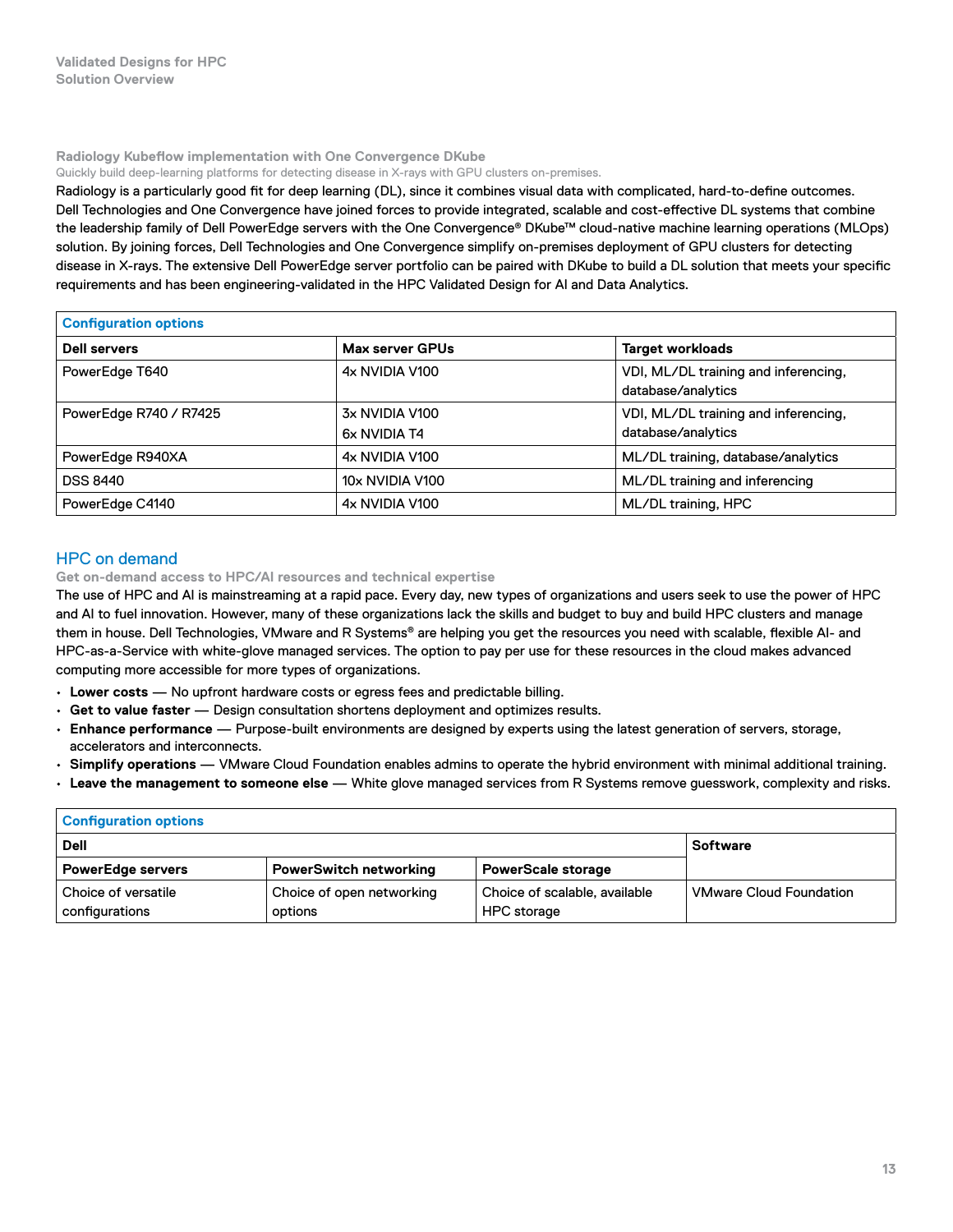## <span id="page-13-0"></span>**Validated Designs for HPC Solution Overview**



# 16 of the TOP500 supercomputers

are powered by Dell infrastructure.<sup>8</sup>

# HPC Research

**Match the unique needs of research workloads, more quickly and cost‑effectively.** Many research organizations are in a race to address complex research challenges, such as handling massive amounts of simulation and machine-generated data from sensor systems and scientific instruments; dealing with complex algorithms for modeling, rendering and analysis; and managing the time‑criticality of research projects. This makes HPC an important source of competitive advantage.

The Dell Validated Design for HPC Research enables quick development of HPC solutions that match the needs of complex research applications. It delivers the performance and throughput, large shared memories, and ultrafast interconnect fabrics required to keep up with demanding research workloads.

- **Optimize investments** Tailored for specific workloads to speed deployment, reduce software and hardware issues and optimize performance.
- **Customize a solution** A flexible building‑block approach helps you efficiently design, implement and scale HPC solutions.
- **Test and tune** — [Dell Technologies HPC & AI Innovation Lab](https://delltechnologies.com/innovationlab) engineers work closely with customers and partners to optimize and test these solutions.

| <b>Configuration options</b>                                                                                                          |                                                          |                                                                                                      |                                                                                                       |                                                                                       |
|---------------------------------------------------------------------------------------------------------------------------------------|----------------------------------------------------------|------------------------------------------------------------------------------------------------------|-------------------------------------------------------------------------------------------------------|---------------------------------------------------------------------------------------|
| <b>Dell PowerEdge servers</b>                                                                                                         |                                                          | Networking                                                                                           | Dell storage                                                                                          | <b>Software</b>                                                                       |
| Compute nodes                                                                                                                         | Accelerators                                             |                                                                                                      |                                                                                                       |                                                                                       |
| Choice of:<br>AMD EPYC: R6515.<br>R6525, R7515, R7525,<br>C6525, XE8545<br>or<br>Intel Xeon Scalable:<br>R650, R750, R750xa.<br>C6520 | Choice of:<br>NVIDIA A100, A40, or<br>AMD Instinct Mi100 | <b>NVIDIA Quantum</b><br>QM8700 series HDR<br>and<br>Dell PowerSwitch S. N.<br>and Z series Ethernet | <b>Validated Designs</b><br>for HPC NFS. BeeGFS.<br>or PixStor Storage<br>PowerScale<br>scale-out NAS | Choice of:<br><b>Bright Cluster Manager</b><br>or OpenHPC<br>Red Hat Enterprise Linux |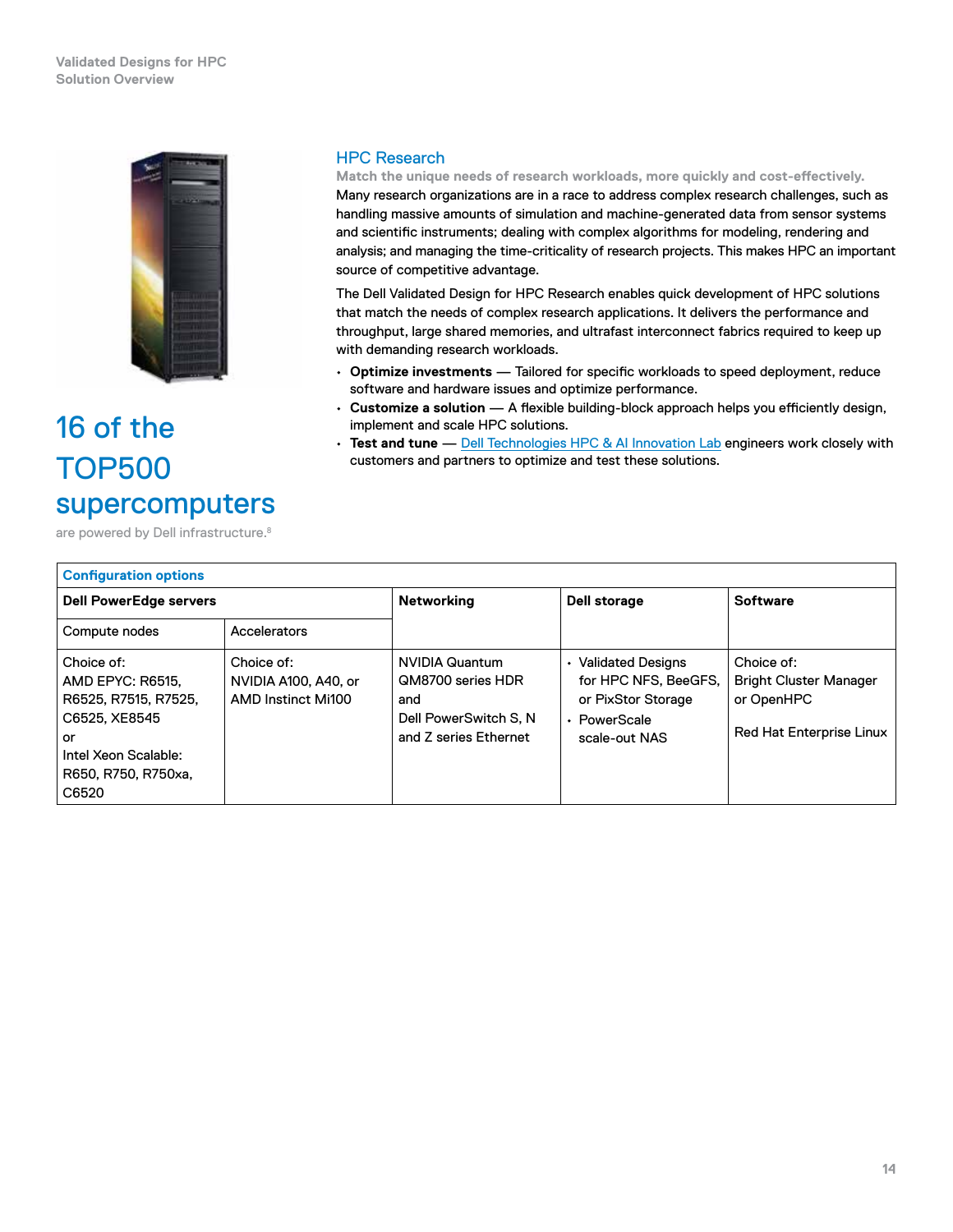<span id="page-14-0"></span>

# HPC Storage

**Unlock the value of your data with storage optimized for HPC.**

The data‑driven age is dramatically reshaping industries and reinventing the future. As vast amounts of data pour in from increasingly diverse sources, leveraging that data is both critical and transformational. Dell Validated Designs for HPC Storage are delivered with hardware, software and support from Dell Technologies. HPC & AI Innovation Lab engineers develop and tune each solution based on performance characterizations and best practices to simplify installation and provide faster time to results.

- **Simplicity** Simplify monitoring and management without specialized training or expertise required.
- **Reliability** Take the guesswork out of configuration, reducing interoperability issues and improving quality with storage that's highly available, with no single point of failure.
- **Efficiency** Lower the cost of planning and deploying HPC storage with tested and tuned solutions and manage your data center hardware from anywhere, at any time with the power of Dell OpenManage.

#### **BeeGFS Storage**

High performance and ease of use for I/O-intensive workloads

BeeGFS® storage was designed specifically to manage I/O-intensive workloads in performance-critical environments. Hundreds of leading enterprises, universities and researchers worldwide choose BeeGFS for its ease of installation, massive scalability, robustness and exceptional flexibility, including converged systems where servers are used for storage and compute. The Dell Validated Design for HPC BeeGFS Storage is preconfigured, tested and validated to enable deploying storage systems more easily and scaling as needed.

- **Simple** Tested and tuned HPC storage systems with simplified installation, configuration and management features simplify infrastructure and streamline technology.
- **Scalable** Deploy large‑capacity storage systems that scale seamlessly from small clusters up to enterprise‑class systems with thousands of nodes — on-premises or in the cloud.
- **Performant** Designed specifically to manage I/O‑intensive workloads in performance‑critical environments.

| High-performance and high-capacity storage configuration options are available |                                                                                       |                                                                                                          |                                           |  |
|--------------------------------------------------------------------------------|---------------------------------------------------------------------------------------|----------------------------------------------------------------------------------------------------------|-------------------------------------------|--|
| <b>Dell PowerEdge servers</b>                                                  | <b>Software</b>                                                                       |                                                                                                          |                                           |  |
| Management                                                                     | Networking                                                                            | <b>Storage</b>                                                                                           |                                           |  |
| R650                                                                           | Dell PowerSwitch S3048-ON<br>(management)<br>• NVIDIA InfiniBand QM8790<br><b>HDR</b> | • Metadata servers (MDS) and<br>storage servers (SS): R750<br>• PowerVault ME4024<br>· PowerVault ME4084 | <b>BeeGFS</b><br>Red Hat Enterprise Linux |  |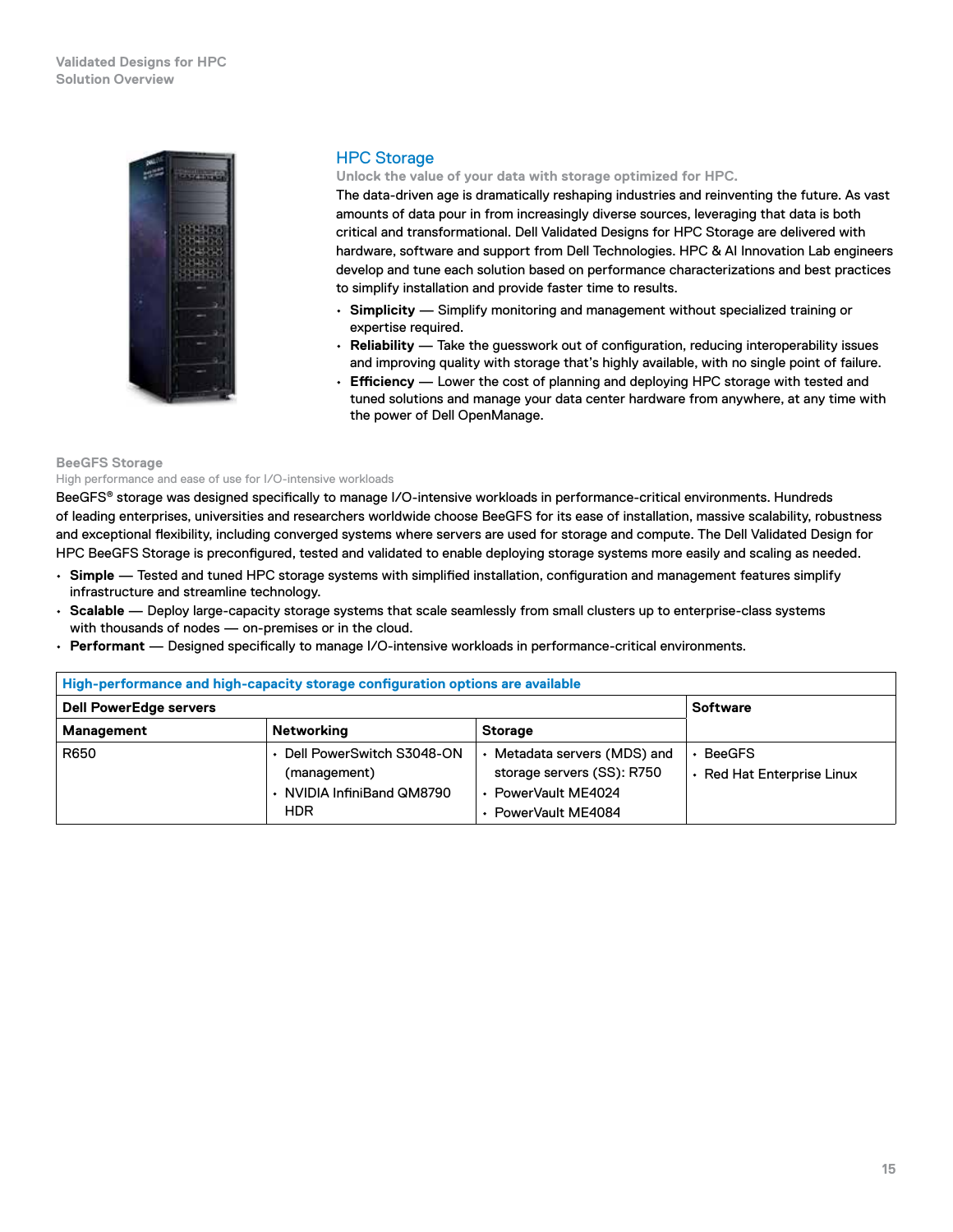## **NFS Storage**

#### Enhance availability of storage services with Red Hat Enterprise Linux NFS.

Storage solutions based on the NFS protocol are widely used for HPC clusters because NFS is simple and time-tested and is a standard package in virtually every Linux distribution. The Dell Validated Design for HPC NFS Storage is preconfigured, tested and validated to allow deployment of large‑capacity storage solutions more easily and with less risk, while preserving resources and budget for higher-value activities. It also provides the power to quickly and easily scale storage capacity as computing needs grow.

- **Low cost** Compute, storage, networking and software are integrated to provide excellent performance and scalability for the money.
- **Performant** A robust storage file system with good performance as primary storage for small to medium systems or for larger clusters with lower I/O needs.
- **Scalable** Meets future needs more easily with the ability to scale easily up to 64 nodes and 480TB raw capacity in a supported single namespace.

#### **Configuration options Dell Software Servers Networking Networking Storage** PowerEdge R750 **• PowerSwitch S3048-ON** • NVIDIA Quantum QM8700 PowerVault ME4024 **• Red Hat Enterprise Linux with** Network File System (NFS) and Red Hat High‑Availability Add‑On

#### **PixStor Storage**

High-performance, scalable parallel file system with data tiering and simplified management

Delivering data‑driven insights requires storage that can handle massive data growth with security, reliability and performance. Accelerating data growth makes the economics of processing, accessing and storing data on some Fibre Channel and scale‑out network-attached storage (NAS) unsustainable. PixStor™ is high-performance, highly scalable, enterprise-class software-defined storage that empowers you to search, manage, securely isolate and protect data, collaborate and share across distances, and run in the cloud. The Dell Validated Design for PixStor Storage delivers high performance with limitless scale at lower cost than traditional legacy solutions.

- **Unified** Data moves seamlessly through many storage tiers from fast flash and disk tiers to cost‑effective, high‑capacity object storage, all the way to the cloud — to put data at your fingertips.
- **Scalable** Quickly and easily scale storage capacity as computing needs grow.
- **Easy to adopt** Tested and tuned systems speed adoption of high performance, scalable HPC storage systems with simplified installation, configuration and management features.

| <b>Configuration options</b>                                                                          |                                                                                               |                                                                                                                               |                                         |  |
|-------------------------------------------------------------------------------------------------------|-----------------------------------------------------------------------------------------------|-------------------------------------------------------------------------------------------------------------------------------|-----------------------------------------|--|
| <b>Dell</b>                                                                                           |                                                                                               |                                                                                                                               | <b>Software</b>                         |  |
| <b>PowerEdge servers</b>                                                                              | Networking                                                                                    | <b>Storage</b>                                                                                                                |                                         |  |
| • Management: R650<br>· Gateway: R750 or R7525<br>• High-demand metadata<br>(optional): R750 or R7525 | Dell PowerSwitch S3048-ON<br>(management)<br>2x NVIDIA InfiniBand SB7800<br>EDR or QM8700 HDR | High-demand metadata<br>storage (optional): Up to 4x<br>PowerVault ME4024<br>Object storage: 1, 2, or 4x<br>PowerVault ME4084 | • PixStor<br>• Red Hat Enterprise Linux |  |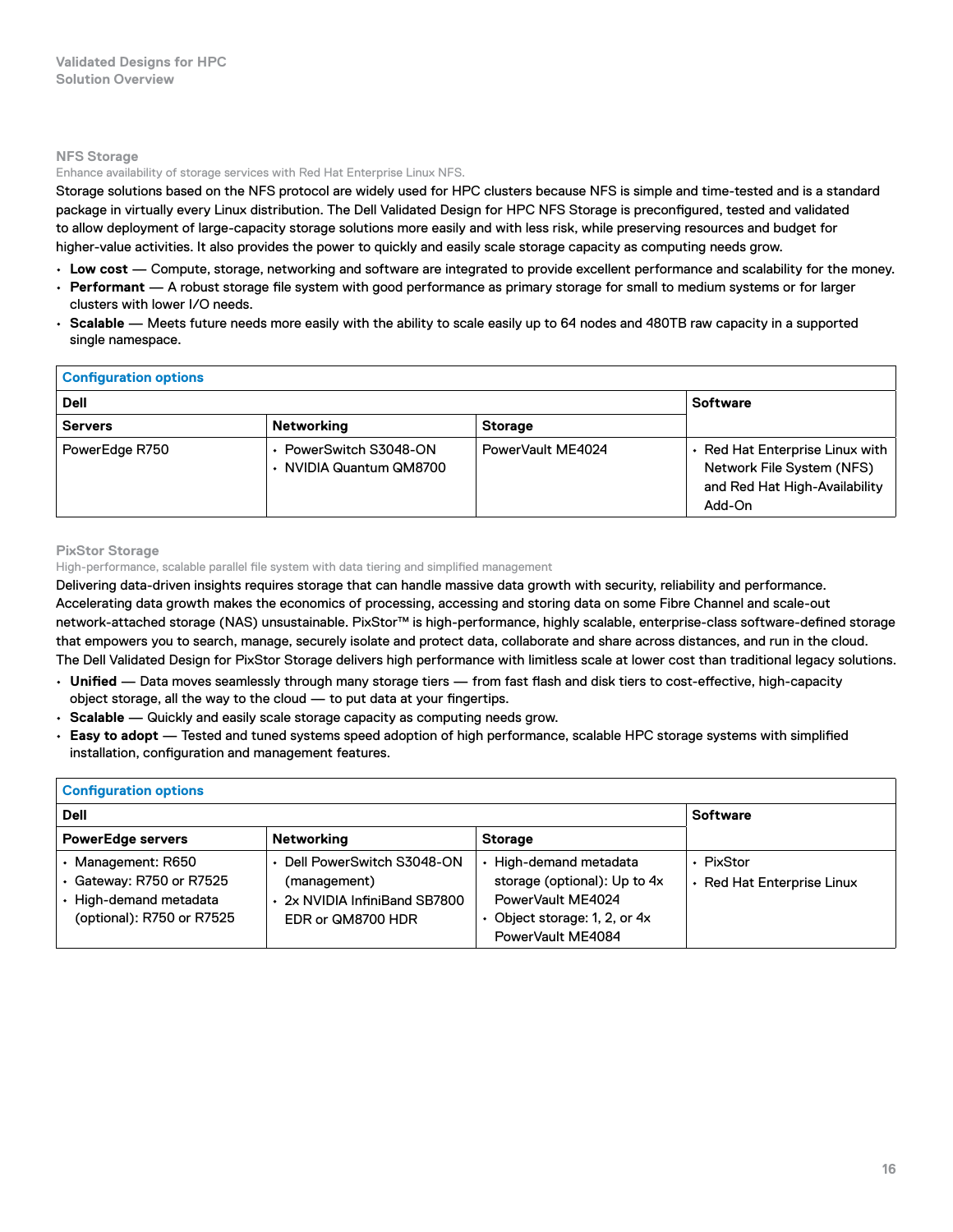## <span id="page-16-0"></span>**Validated Designs for HPC Solution Overview**



# Virtualized HPC

**Get the flexibility and agility, simplicity and efficiency of virtualization for HPC.** Virtualization is a time‑tested technology that creates measurable IT value. And while virtualization has been widely embraced in enterprise data centers for traditional workloads, HPC workloads, such as AI, have typically been run on bare-metal, unvirtualized systems that require specialized skills to deploy and manage. However, with the introduction of the latest version of VMware vSphere, more organizations can experience the benefits of virtualized HPC.

To take advantage of virtualized HPC, Dell Technologies brings these technologies together to deliver an elastic, centrally managed, self‑service and secure virtual HPC environment that's ready for the enterprise.

- **Flexibility and agility** Rapid provisioning of infrastructure on‑demand enables speedy iteration and scale-out and less time spent on setup and retooling.
- **Simplicity** Run AI and HPC on a familiar virtualization platform with a broad ecosystem of technology partners.
- **Efficiency** Minimize setup and configuration time with centralized management. Simplify operations such as ongoing provisioning and maintenance. Avoid planned downtime through live migration.

| <b>Configuration options</b>                            |                                  |                                                                                 |                                                            |                                                                                                   |
|---------------------------------------------------------|----------------------------------|---------------------------------------------------------------------------------|------------------------------------------------------------|---------------------------------------------------------------------------------------------------|
| <b>Dell PowerEdge servers</b>                           |                                  | Networking                                                                      | <b>Storage</b>                                             | <b>Software</b>                                                                                   |
| Compute nodes                                           | Accelerator nodes                |                                                                                 |                                                            |                                                                                                   |
| Choice of:<br>R640, R840, C6420,<br>R6525, R7525, C6520 | Choice of:<br>C4140, R740, R7525 | Dell PowerSwitch 25<br>or<br>100GbE<br>or<br>NVIDIA HDR100<br><b>InfiniBand</b> | Validated Design<br>for HPC NFS Storage<br>PowerScale F800 | VMware vSphere<br><b>VMware NSX.</b><br>vRealize®. Horizon®<br>(optional)<br>$\cdot$ NVIDIA CUDA® |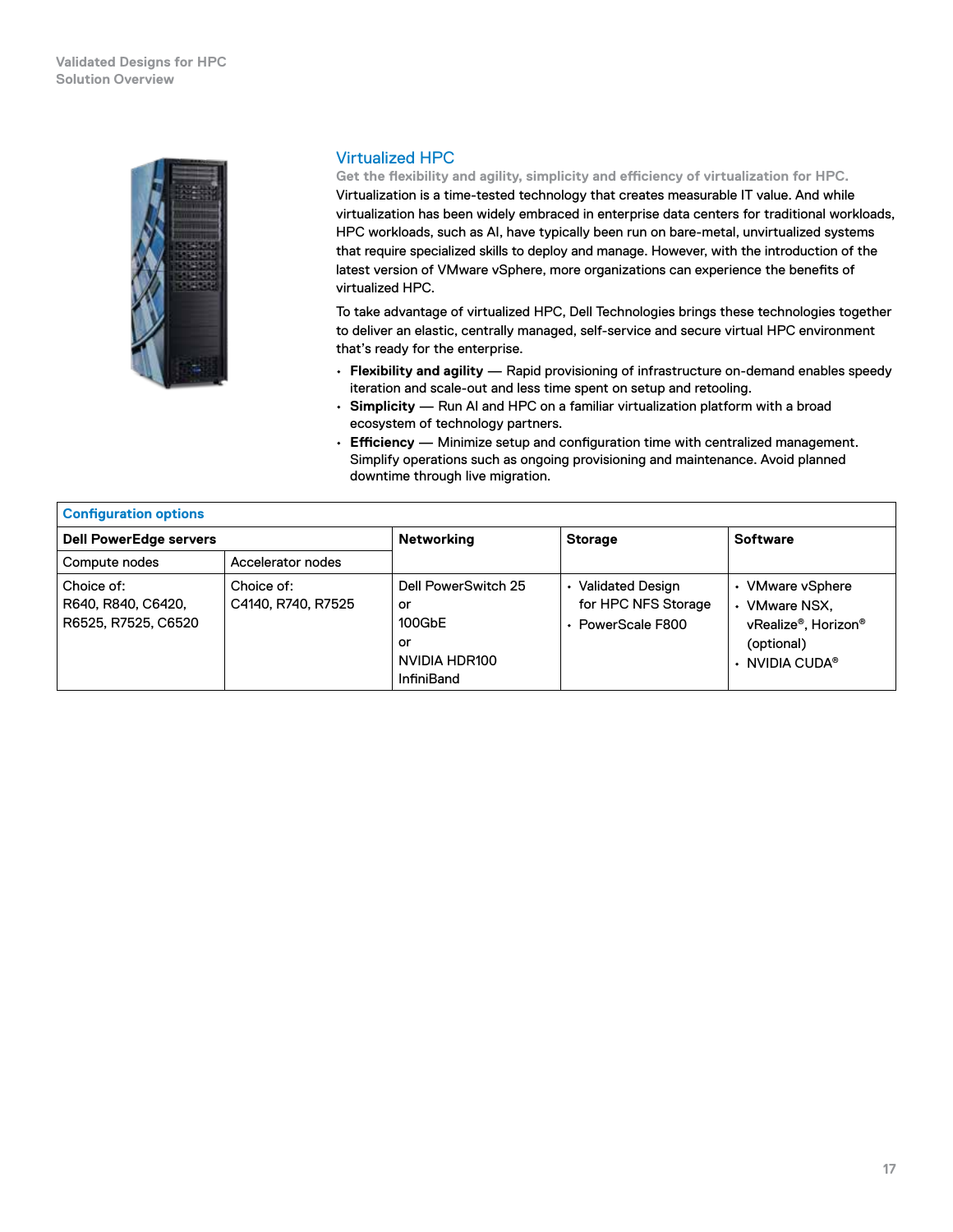**Precision workstations:** Run high‑demand, industry‑specific applications for scientific calculations, remote visualization, 3D industrial designs, engineering simulations and digital content creation at peak performance to help you save time and control costs. Dell Precision workstations, together with accelerators, deliver breakthrough performance for parallel computing applications.

**PowerEdge servers:** Dell PowerEdge servers are engineered to deliver unmatched performance and versatile configurations to meet the demands of HPC workloads. Flash storage, the latest processors, greater memory bandwidth and flexible local storage make Dell PowerEdge servers a foundational choice for HPC.

**PowerSwitch networking:** Today's HPC workloads call for new thinking about network architecture. Based on open standards, Dell PowerSwitch networking frees the data center from outdated, proprietary approaches. Our future‑ready networking technology helps you improve network performance, lower networking costs and remain flexible to adopt new innovations. Take control of your network's future and learn how the Dell Technologies strategy for open networking can dramatically transform your business.

**PowerScale NAS:** HPC environments require large, scalable, reliable and efficient storage. With support for multiple workloads and enterprise-grade data and file management capabilities out of the box, Dell PowerScale scale-out NAS is the leading storage for HPC. You can take advantage of the high capacity of PowerScale to reduce the acquisition and ownership cost for managing and monetizing data using advanced or predictive analytics and ML.

**Omnia software:** Omnia is an open‑source, Ansible‑based software stack designed to automate the deployment of mixed‑workload clusters, giving IT the agility to run AI, HPC and analytics workloads in the same environment, with a single pane of glass for cluster provisioning, deployment and management, with easy-to-use point-and-click templates for building complete environments.

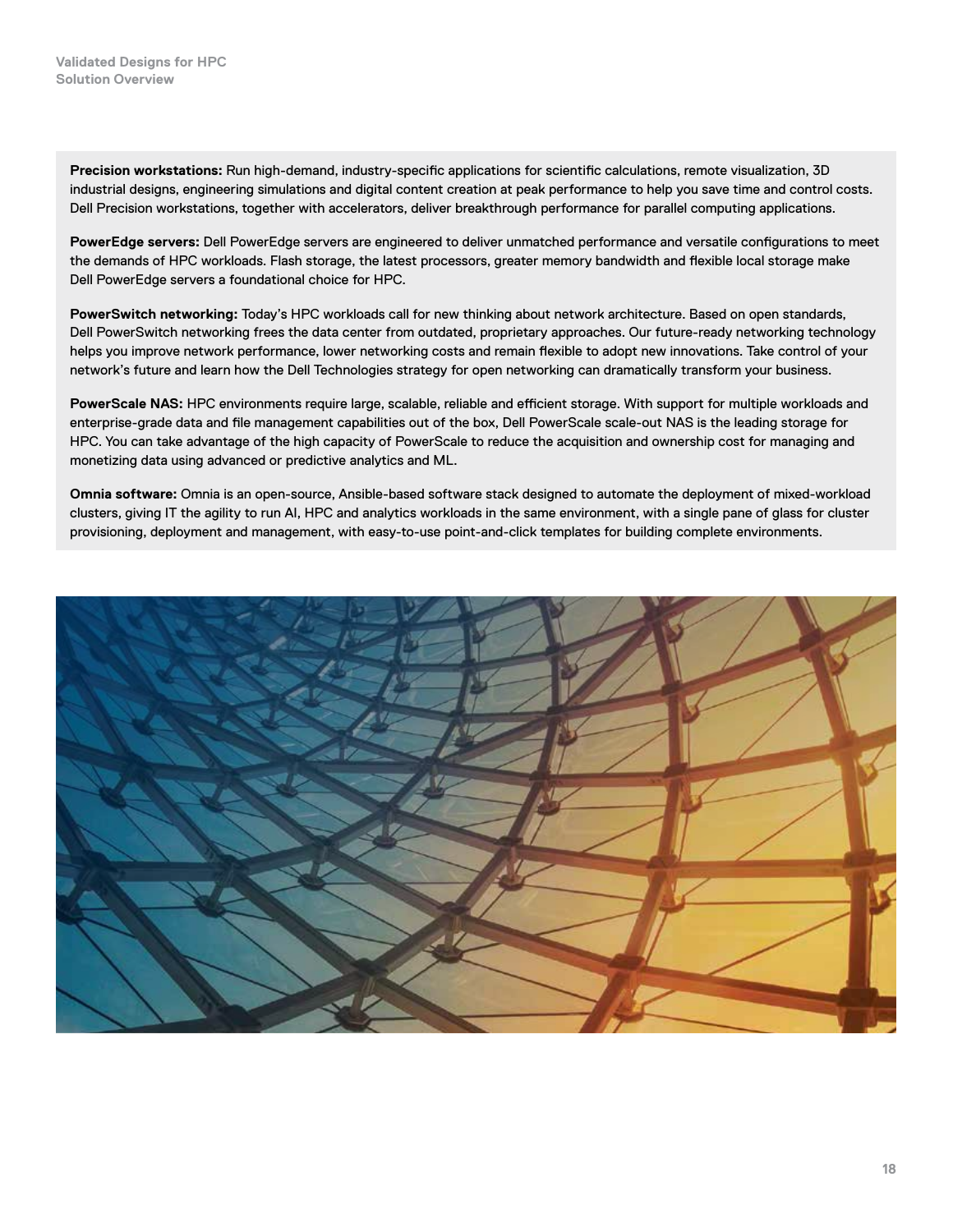<span id="page-18-0"></span>"Over a number of years, I've had the opportunity to work with many people at [Dell Technologies] who are really passionate about what they do, and believe in the mission. I think Michael Dell puts it best when he says it's not just about building technology for technology's sake. It's about building technology to solve problems, to work in the real world and to make a difference. That philosophy aligns very closely with what we are trying to do here at TGen. Having a partner who is truly invested in trying to change things for the better is absolutely critical. That's something we value immensely."

— James Lowey, Chief Information Officer, TGen11

# **Services and financing**

Dell Technologies is with you every step of the way, linking people, processes and technology to accelerate innovation and enable optimal business outcomes.

- [Consulting Services](https://www.delltechnologies.com/en-us/services/consulting-services/big-data.htm) help you create a competitive advantage for your business. Our expert consultants work with companies at all stages to help you plan, implement and optimize solutions that enable you to unlock your data capital and support advanced techniques, such as HPC.
- [Deployment Services](https://www.delltechnologies.com/en-us/services/deployment-services/index.htm#scroll=off) help you streamline complexity and bring new IT investments online as quickly as possible. Leverage our 30+ years of experience for efficient and reliable solution deployment to accelerate adoption and ROI while freeing IT staff for more strategic work.
- [Support Services](https://www.delltechnologies.com/en-us/services/support-services/index.htm) driven by AI and DL will change the way you think about support with smart, ground-breaking technology backed by experts to help you maximize productivity, uptime and convenience. Experience more than just fast problem resolution — our AI engine proactively detects and prevents issues *before* they impact performance.
- [Payment Solutions](https://www.delltechnologies.com/en-us/payment-solutions/index.htm#scroll=off) from Dell Financial Services help you maximize your IT budget and get the technology you need today. Our portfolio includes traditional leasing and financing options, as well as advanced flexible consumption products.
- [APEX Custom Solutions](https://www.delltechnologies.com/en-us/payment-solutions/flexible-consumption/flex-on-demand.htm#scroll=off) offer a simple approach that gives you a wide range of consumption models, payment solutions and services so you can optimize for a variety of factors while realizing more predictable outcomes.
- [Managed Services](https://www.delltechnologies.com/en-us/services/managed-services/index.htm) can help reduce the cost, complexity and risk of managing IT so you can focus your resources on digital innovation and transformation while our experts help optimize your IT operations and investment.
- [Residency Services](https://www.delltechnologies.com/en-us/services/deployment-services/residency-services.htm#scroll=off) provide the expertise needed to drive effective IT transformation and keep IT infrastructure running at its peak. Resident experts work tirelessly to address challenges and requirements, with the ability to adjust as priorities shift.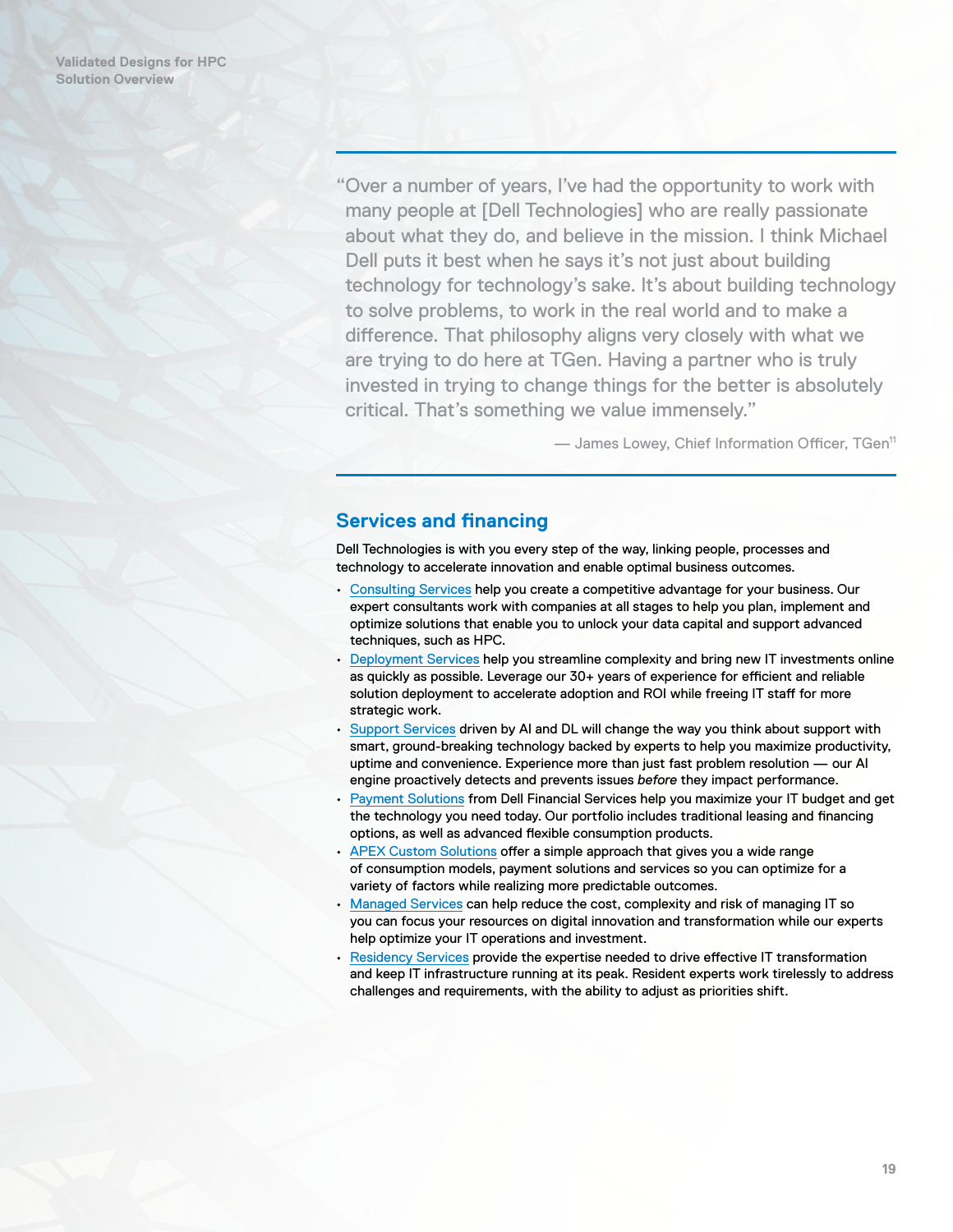<span id="page-19-0"></span>**Validated Designs for HPC Solution Overview**

"We have ASU engineers on my team working directly with the Dell engineers on the Omnia team. We're working on code and providing feedback and direction on what we should look at next. It's been a very rewarding effort."

> — Douglas Jennewein, Senior Director of ASU Research Computing<sup>12</sup>

# **Why choose Dell Technologies for HPC**

We're committed to advancing HPC, AI and analytics.

- Schedule an [executive briefing](https://www.delltechnologies.com/en-us/what-we-do/customer-engagement-programs/executive_briefing_program.htm) and collaborate on ways to reach your business goals.
- [Dell Technologies Customer Solution Centers](https://dell.com/csc) are staffed with computer scientists, engineers and subject matter experts in a variety of disciplines.
- We are committed to [providing you with choice.](https://www.delltechnologies.com/en-us/press/open-letter-to-customers-and-partners.htm) We want you to get what you need and have a great experience working with us. If we don't have what you need, we'll tell you who does. We believe in being open, and we publish our performance results.
- Dell Technologies is one of the only companies in the world with a portfolio that spans from workstations to supercomputers, including servers, networking, storage, software and services.
- Because Dell Technologies offers such a wide selection of solutions, we can act as your trusted advisor without trying to sell you a one-size-fits-all approach to your problem. That range of solutions has also given us the expertise to understand a broad spectrum of challenges and how to address them.

# Customer Solution Centers

Our global network of dedicated [Dell Technologies Customer Solution Centers](https://dell.com/csc) are trusted environments where world‑class IT experts collaborate with you to share best practices, facilitate in-depth discussions of effective business strategies and help your business become more successful and competitive. Dell Technologies Customer Solution Centers reduce the risks associated with new technology investments and can help improve speed of implementation.

# AI Experience Zones

Are you curious about AI and what it can do for your business? Run demos, try proofs of concept and pilot software in Singapore, Seoul, Sydney, Bangalore and other Customer Solution Centers. Dell Technologies experts are available to collaborate and share best practices as you explore the latest technology, get the information and hands‑on experience you need for your advanced computing workloads.

# HPC & AI Innovation Lab

The [Dell Technologies HPC & AI Innovation Lab](https://delltechnologies.com/innovationlab) in Austin, Texas, is the flagship innovation center. Housed in a 13,000‑square‑foot data center, it gives you access to thousands of Dell servers, three powerful HPC clusters, and sophisticated storage and network systems. It's staffed by a dedicated group of computer scientists, engineers and subject matter experts who actively partner and collaborate with customers and other members of the HPC community. The team engineers HPC and AI solutions, tests new and emerging technologies, and shares expertise including performance results and best practices.

# HPC & AI Centers of Excellence

As analytics, HPC and AI converge and the technology evolves, Dell Technologies worldwide [HPC & AI Centers of Excellence](https://delltechnologies.com/coe) provide thought leadership, test new technologies and share best practices. They maintain local industry partnerships and have direct access to Dell and other technology creators to incorporate your feedback and needs into their roadmaps. Through collaboration, Dell Technologies **HPC & AI Centers of Excellence** provide a network of resources based on the wide‑ranging know‑how and experience in the community.